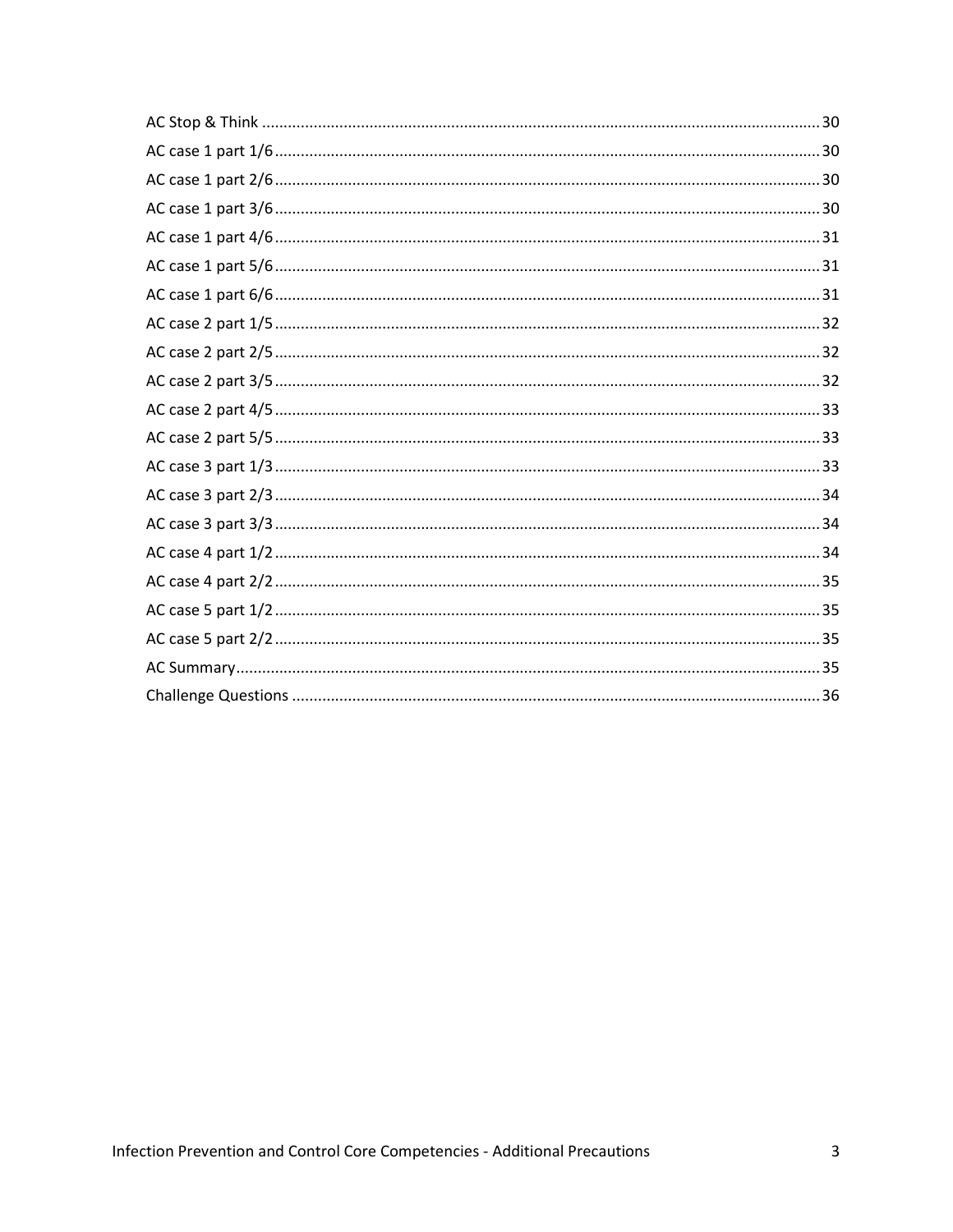# <span id="page-3-0"></span>Cover

Welcome to the Infection Prevention and Control Core Competencies - "Additional Precautions".

It is recommended you complete the Infection Prevention and Control Core Competencies module - "Routine Practices" before you begin.

# <span id="page-3-1"></span>Introduction to Additional Precautions

Additional Precautions are Infection Prevention and Control or IPAC practices used in addition to Routine Practices.

Additional Precautions interrupt the transmission of suspected or identified infectious agents.

When we use Routine Practices and Additional Precautions correctly, we will help protect ourselves AND we will help protect our clients or patients or residents from the transmission of infection.

# <span id="page-3-2"></span>**Overview**

In this course, you will learn about the principles and the categories of Additional Precautions. You will also learn about the elements that comprise each category of Additional Precautions.

# <span id="page-3-3"></span>Have you ever thought about...?

Have you ever thought about:

Why a sign is posted on the door of a patient or resident room?

Why a health care provider wears gloves and a gown before entering a room?

Why there is a flag on a chart?

# <span id="page-3-4"></span>**Objectives**

After finishing this course, you will be able to describe the modes of transmission, define and describe the categories of Additional Precautions. You will know **when** and **how** to use Additional Precautions. You will also be able to apply the principles and elements that comprise Additional Precautions.

In your workplace you may be called "staff" or "health care provider" or "health care worker".

In this course, we'll use the term "health care provider".

# <span id="page-3-5"></span>Mode of Transmission

Do you remember the Chain of Transmission in the Routine Practices Core Competencies Course? In healthcare, there are three common modes of transmission. They are Contact, Droplet and Airborne.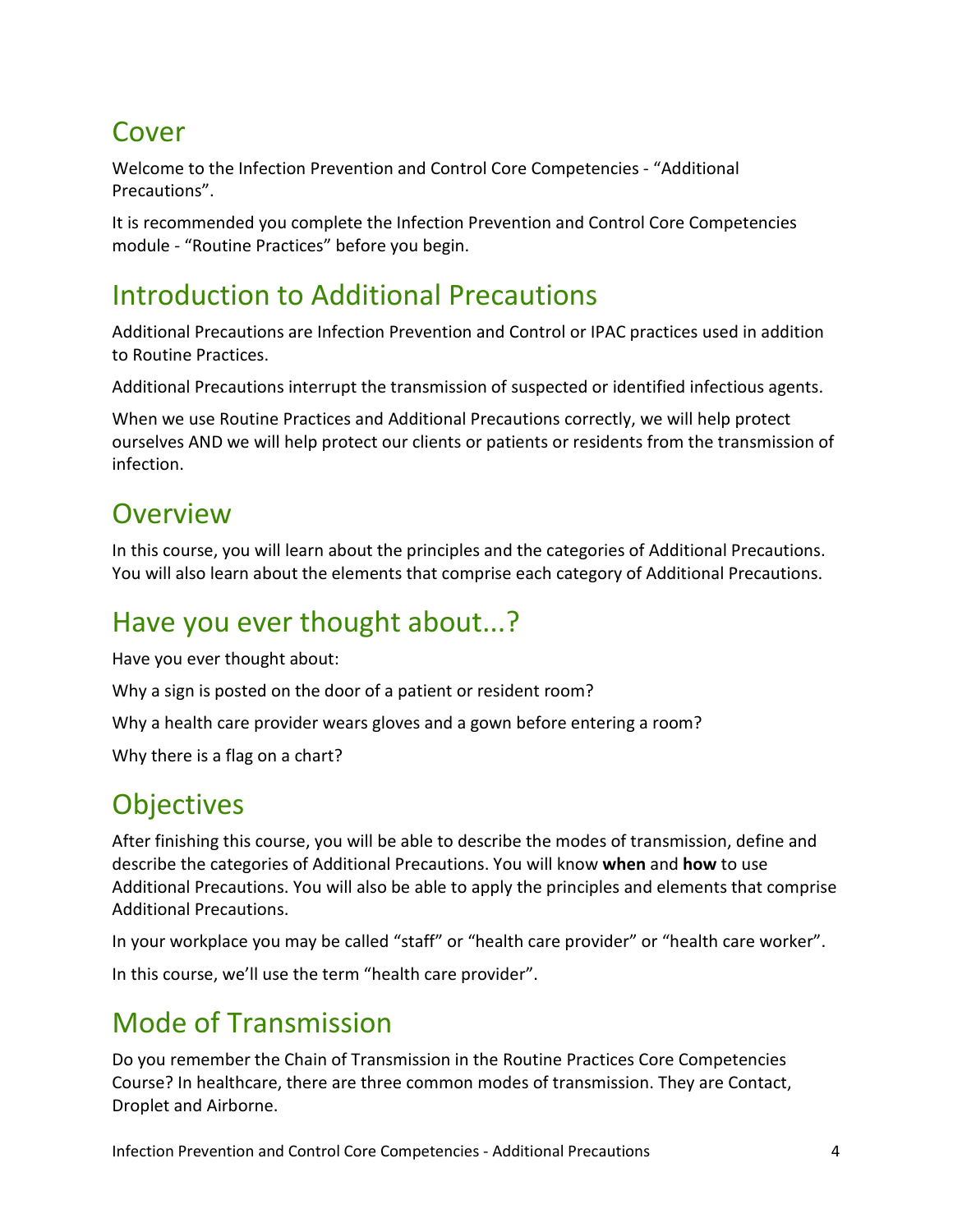### <span id="page-4-0"></span>Droplet Transmission

Droplet transmission occurs when droplets carrying an infectious agent exit the respiratory tract of a person and come in contact with the mucous membranes (such as the eyes, nose and mouth) of another person.

Mumps and pertussis are examples of droplet transmission.

#### DROPLETS

What do you know about droplets?

Is it true or false that droplets travel on air currents?

Droplets do not remain in the air. They may contain infectious agents and usually travel less than 2 meters.

Is it true or false that droplets can remain on horizontal surfaces?

When we cough or sneeze, we release droplets. These droplets can land on surfaces and contaminate the environment. They can live on surfaces for a long period of time.

#### DROPLET FACTS: 1

Droplets travel on air currents. True or false?

Answer: False

Droplets:

- do not remain in the air
- may contain infectious agents
- usually travel less than 2 metres

#### DROPLET FACTS: 2

Droplets remain on horizontal surfaces. True or false?

Answer: True

Droplets can:

- land on surfaces
- contaminate the environment
- live on surfaces for long periods of time

### <span id="page-4-1"></span>Contact Transmission

There are two types of contact transmission: direct contact and indirect contact.

Direct contact transmission occurs through touching.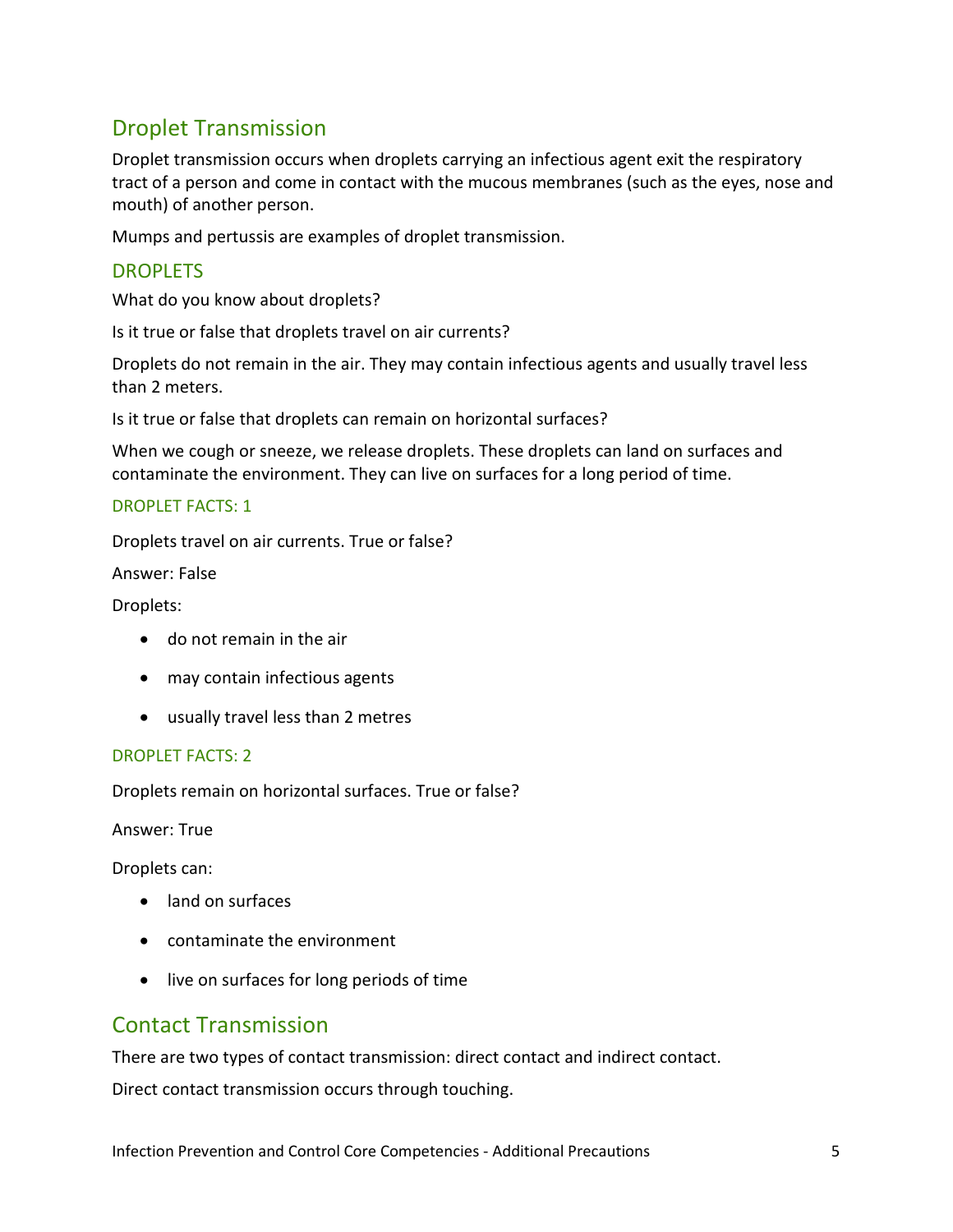Indirect contact transmission may occur by touching contaminated equipment and/or surfaces in the environment and then touching ourselves, or another person.

Examples of organisms that can be transmitted by contact are norovirus and many Antibiotic Resistant Organisms.

### <span id="page-5-0"></span>Airborne Transmission

Airborne transmission occurs when airborne particles remain suspended in the air, travel on air currents and are then inhaled by susceptible people who may be nearby or some distance away from the infected person.

Tuberculosis, chicken pox and measles are airborne.

# <span id="page-5-1"></span>Mode of Transmission - Activity

Identify the mode of transmission in each scenario.

Scenario One: "My wife has a cold and I think I might be coming down with it, too."

Contact, Droplet, or Airborne?

Answer: Droplet Scenario One shows how droplets transmission occurs when droplets carrying an infectious agent exit through coughing.

Scenario Two: "How long have you been sick, grandma?"

Contact, Droplet, Airborne?

Answer: Contact Scenario two shows contact transmission which occurs through touching.

Scenario Three: "I counted 52 chicken poxes on my body. I'm so itchy."

Contact, Droplet, or Airborne?

Answer: Airborne Scenario three shows chickenpox which is transmitted through the airborne mode.

# <span id="page-5-2"></span>Additional Precautions

Additional Precautions are infection prevention and control measures used to manage certain known or suspect infectious agents. They are used when Routine Practices **alone** are not sufficient to prevent and control spread.

Additional Precautions are based on the mode of transmission.

There are three categories of Additional Precautions: Contact Precautions, Droplet Precautions and Airborne Precautions.

Sometimes Additional Precautions are combined, depending on the mode of transmission.

Now it's time to stop & think.

Infection Prevention and Control Core Competencies - Additional Precautions 6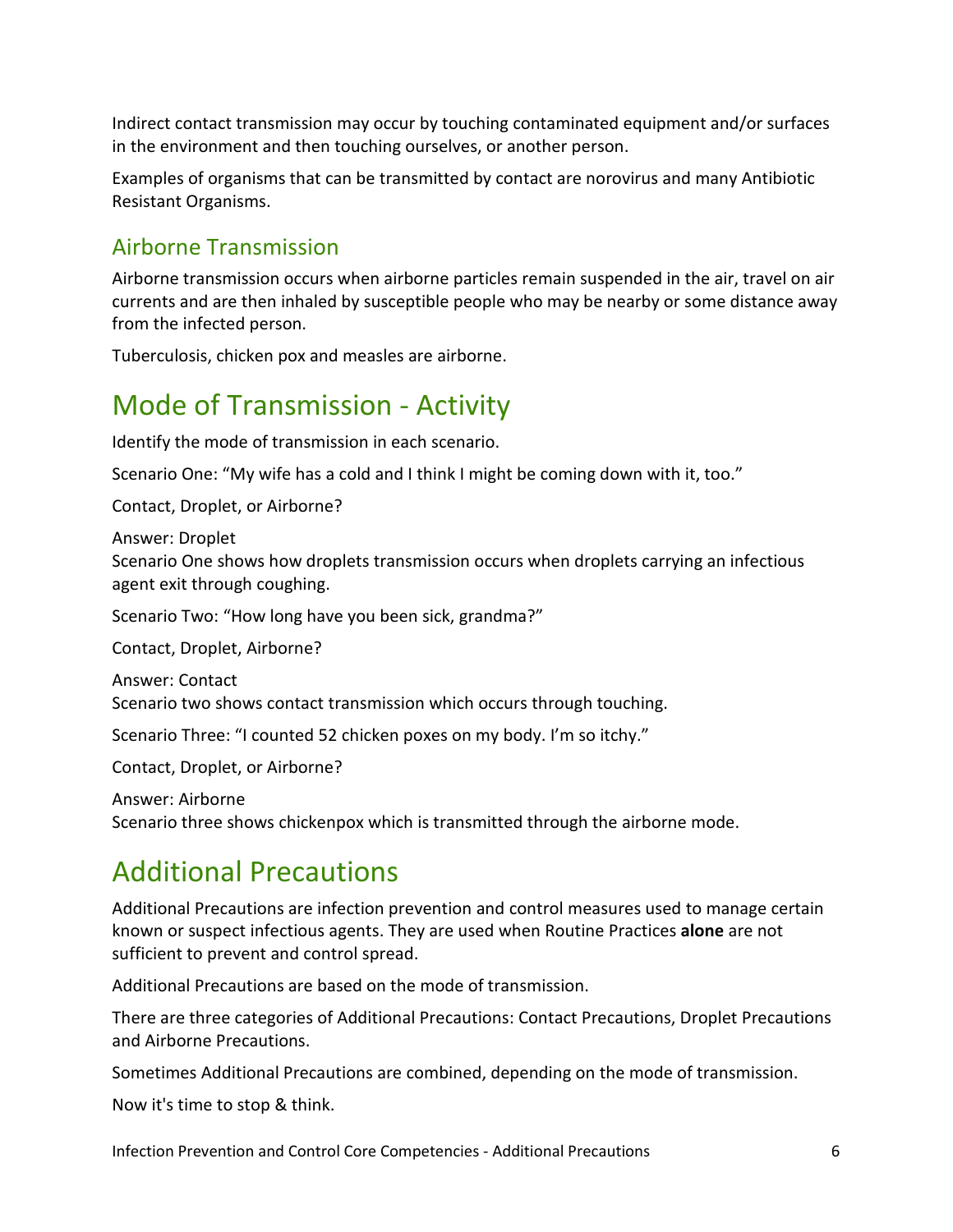How do Additional Precautions relate to Routine Practices? How have you used Additional Precautions in your health care setting?

# <span id="page-6-0"></span>Combination of Additional Precautions

How is influenza spread?

Which category or categories of Additional Precautions would help to prevent and control the spread of influenza?

How is croup transmitted?

Which category or categories of Additional Precautions would help to prevent and control the transmission of croup?

Sometimes more than one mode of transmission exists for a particular infectious agent, so, more than one type of precautions would be needed.

Most respiratory infections need droplet-contact precautions since they are spread by both droplet and contact transmission. Examples are common cold, influenza and croup.

When combinations of precautions are used, all elements of each type of precautions need to be applied.

# <span id="page-6-1"></span>Initiating Additional Precautions

Additional Precautions must be initiated as soon as symptoms suggestive of a potentially transmissible infection are noted, not only when an infectious disease diagnosis is confirmed.

The initiation of Additional Precautions can be done be any regulated health care professional. This may include an RN, an RPN, a physician or an Infection Control Professional.

Each health care setting should have a policy regarding initiation of the appropriate Additional Precautions at the onset of symptoms.

For example, do you know the procedure or protocol you need to follow for a rash with no known cause or new onset fever, cough and shortness of breath?

Whenever Additional Precautions are initiated, the person responsible for infection prevention and control must be notified. He or she will verify that the precautions are appropriate.

# <span id="page-6-2"></span>Maintaining Additional Precautions

Regular reviews by the person responsible for infection control may be done to determine when there is no longer a risk of transmission.

Additional Precautions need to be maintained until: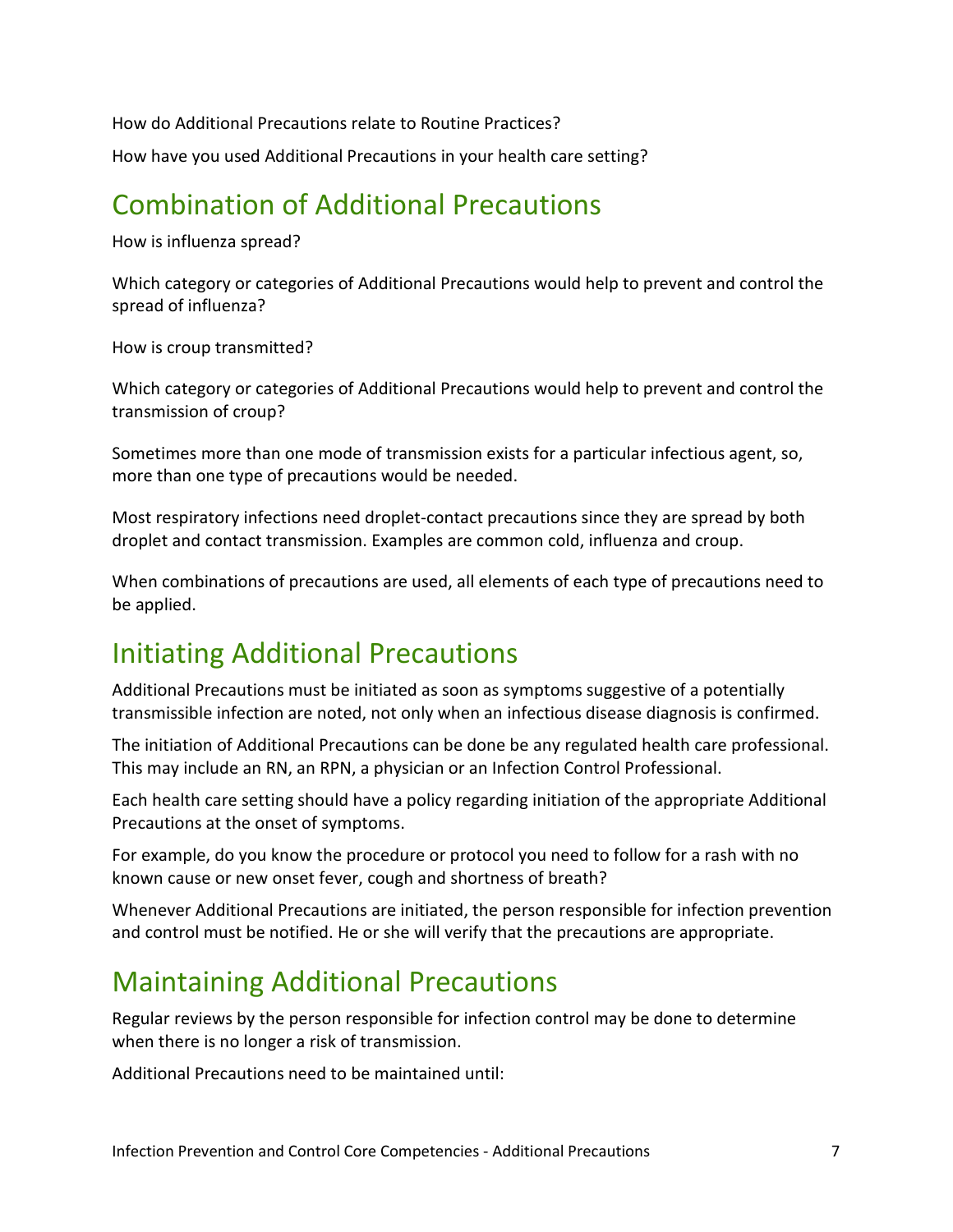- They are discontinued by a physician, infection control professional or designate.
- Laboratory results may confirm or rule out the diagnosis.

Remember that being placed in a single room or remaining on Additional Precautions may impact a patient or resident's well-being. All efforts should be made to maintain their quality of care.

# <span id="page-7-0"></span>Discontinuation of Additional Precautions

The discontinuation of Additional Precautions should be done as soon as safely possible and when the risk of transmission is no longer present.

Each health care setting should have a policy regarding the factors to consider when discontinuing Additional Precautions.

The Infection Control Professional must be consulted prior to discontinuation of Additional Precautions and, in some cases, discussion with the attending physician may be needed.

### <span id="page-7-1"></span>Activity

Which client/patient/resident requires Additional Precautions?

**Options** Mrs. Star has a high fever, cough and a sore throat. Mrs. Moon has had a fall. She has a cut on her head that is bleeding. Ms. Planet fainted. She is being investigated.

Answer

Mrs. Star has a high fever, cough and a sore throat.

Mrs. Star requires Additional Precautions because she has symptoms of a respiratory infection.

# <span id="page-7-2"></span>Policies and Procedures of Additional Precautions

Policies and procedures related to Additional Precautions may vary from organization to organization.

It may depend on the health care setting, the client or patient or resident population, the organization's history of dealing with infections or it may be necessary to modify Additional Precautions for medical or therapeutic purposes.

Always follow your organization's policies and procedures and contact your Infection Control Professional to help with decision making.

# <span id="page-7-3"></span>Elements of Additional Precautions

Choose the health care setting that most closely matches your workplace to see the elements of Additional Precautions.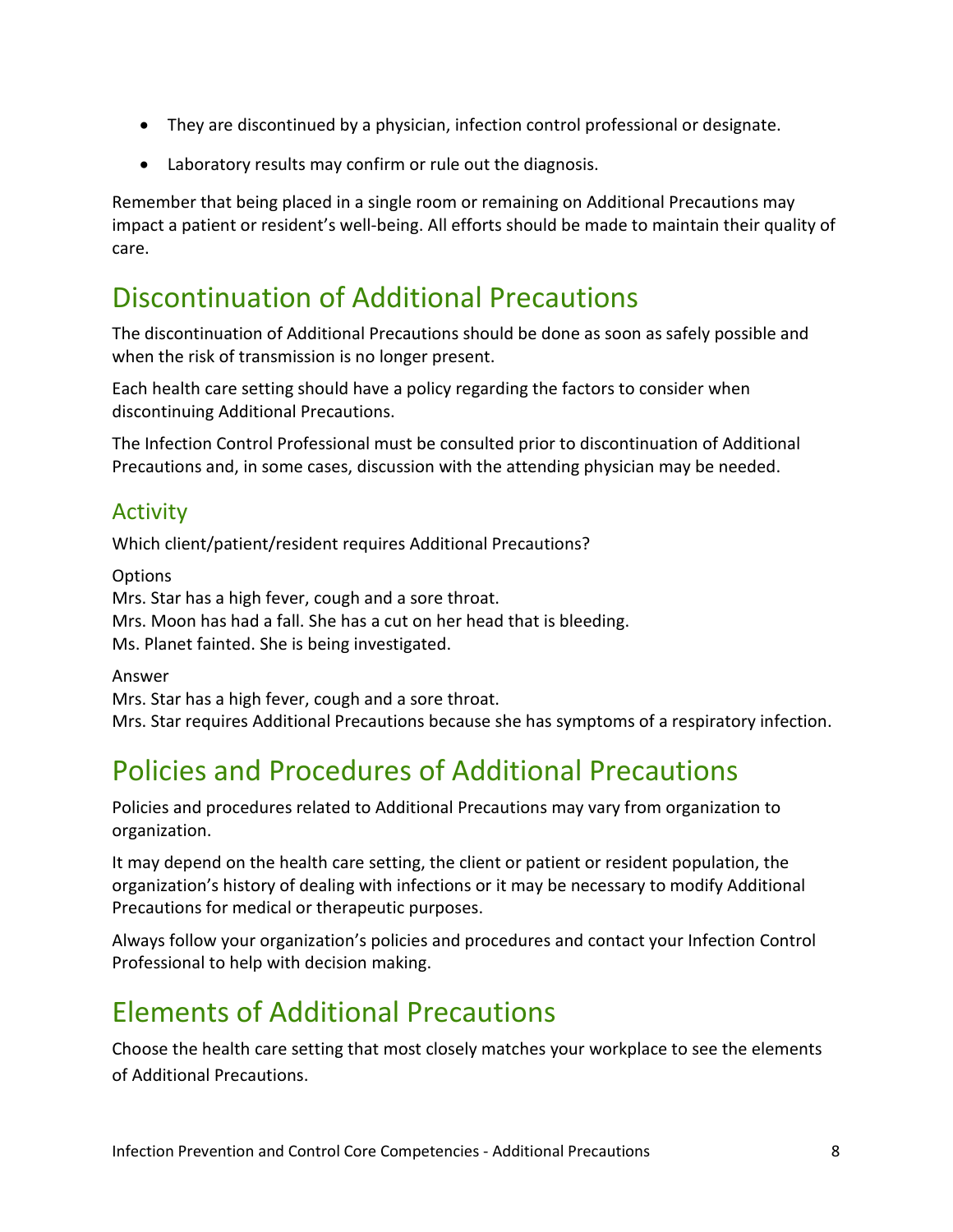# <span id="page-8-0"></span>Community Care Health Care Setting (CC)

## <span id="page-8-1"></span>CC Elements of Contact Precautions

#### **Accommodation**

In the community clinic setting, clients requiring Contact Precautions need to be identified when they arrive at the clinic and placed into an examination room or cubicle as soon as available.

In the home health care setting there are no restrictions on accommodation.

#### **Signage**

In clinic settings, flag the chart and post a Contact Precautions sign at the entrance to the examination room.

In home health care settings, flag the client's chart. Also flag the client record in the office to alert other service providers about the need for Contact Precautions.

#### **PPE**

In the clinic setting, wear gloves and a gown for direct care. In the home health care setting, wear gloves and a gown for direct care.

#### **Cleaning**

In the clinic setting, all patient care areas require a "hospital clean". If the client requires Contact Precautions because they have Vancomycin Resistant Enterococcus (VRE) or Clostridium difficile (C. difficile) special cleaning will be required.

In the home setting, routine household cleaning is sufficient. The use of household cleaners or dilute bleach solutions may be used to disinfect the bathroom.

#### **Equipment**

Remember Routine Practices. Any equipment that is shared between clients' needs to be cleaned and disinfected after each use and before being used with another client.

In the home health care setting, equipment that is used for clients on Contact Precautions should be dedicated to that client. As a routine practice, clean and disinfect equipment after each use and before being used with another client.

#### **Communication**

It is important that you tell patients or clients (and their families if necessary) why Contact Precautions are in place. Teach family members about the use of contact precautions and their risk of exposure. Also ensure that other departments, facilities or transport service providers are aware of the need for Contact Precautions.

#### **Transport**

If the client needs to be transported by ambulance, transportation staff will need to wear gloves and a gown for direct contact during the transport. As always, clean and disinfect equipment used for transport.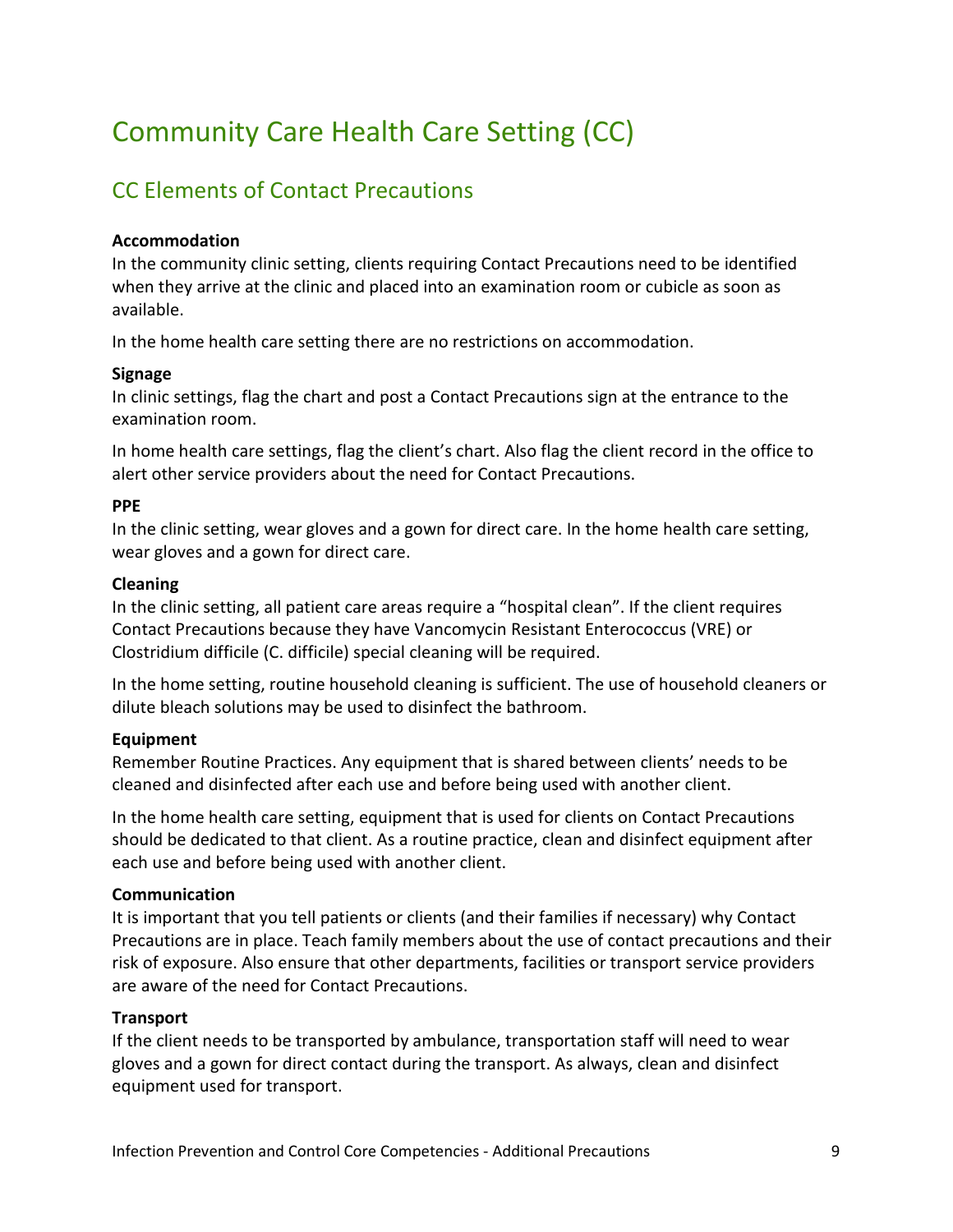#### **Visitors**

Visitors should be taught when and how to perform hand hygiene.

### <span id="page-9-0"></span>CC Elements of Droplet Precautions

#### **Accommodation**

In the clinic setting, the patient should self-screen for respiratory symptoms. This could be done (through use of a poster at the clinic entrance. Respiratory screening needs to be done before they enter the clinic, when making an appointment, or, upon their arrival. If a patient has respiratory symptoms, he or she should be asked to clean their hands, be given a mask to wear, and immediately be moved into an examination room. If this is not possible, maintain a twometre distance between the symptomatic patient and other waiting patients. See the symptomatic patient as soon as possible.

In the home health care setting, the client and their household members should be counselled about keeping a two-metre or six-foot distance between the client and others.

#### **Signage**

In clinic settings, flag the chart and post a Droplet Precautions sign at the entrance to the examination room.

In home health care settings, flag the client's chart. Also flag the client record in the office to alert other service providers about the need for Droplet Precautions.

#### **PPE**

When you are within two metres of the symptomatic patient or client you must wear a mask and eye protection.

#### **Cleaning**

Follow routine environmental cleaning practices. Clinical areas need a "hospital clean" and public areas need a "hotel clean".

After the patient leaves the examination room, clean high-touch surfaces and other surfaces that the patient may have touched, with a low-level disinfectant before placing another patient in the room.

In the home, follow routine household cleaning practices.

#### **Equipment**

Remember Routine Practices. Any equipment that is shared between patients or clients' needs to be cleaned and disinfected after each use and before being used with another patient or client.

In the home health care setting, equipment that is used for clients on Droplet Precautions should be dedicated to that client. As a routine practice, clean and disinfect equipment after each use and before being used with another client.

#### **Communication**

It is important that you tell patients or clients (and their families if necessary) why Droplet Precautions are in place. Teach family members about the use of Droplet Precautions and their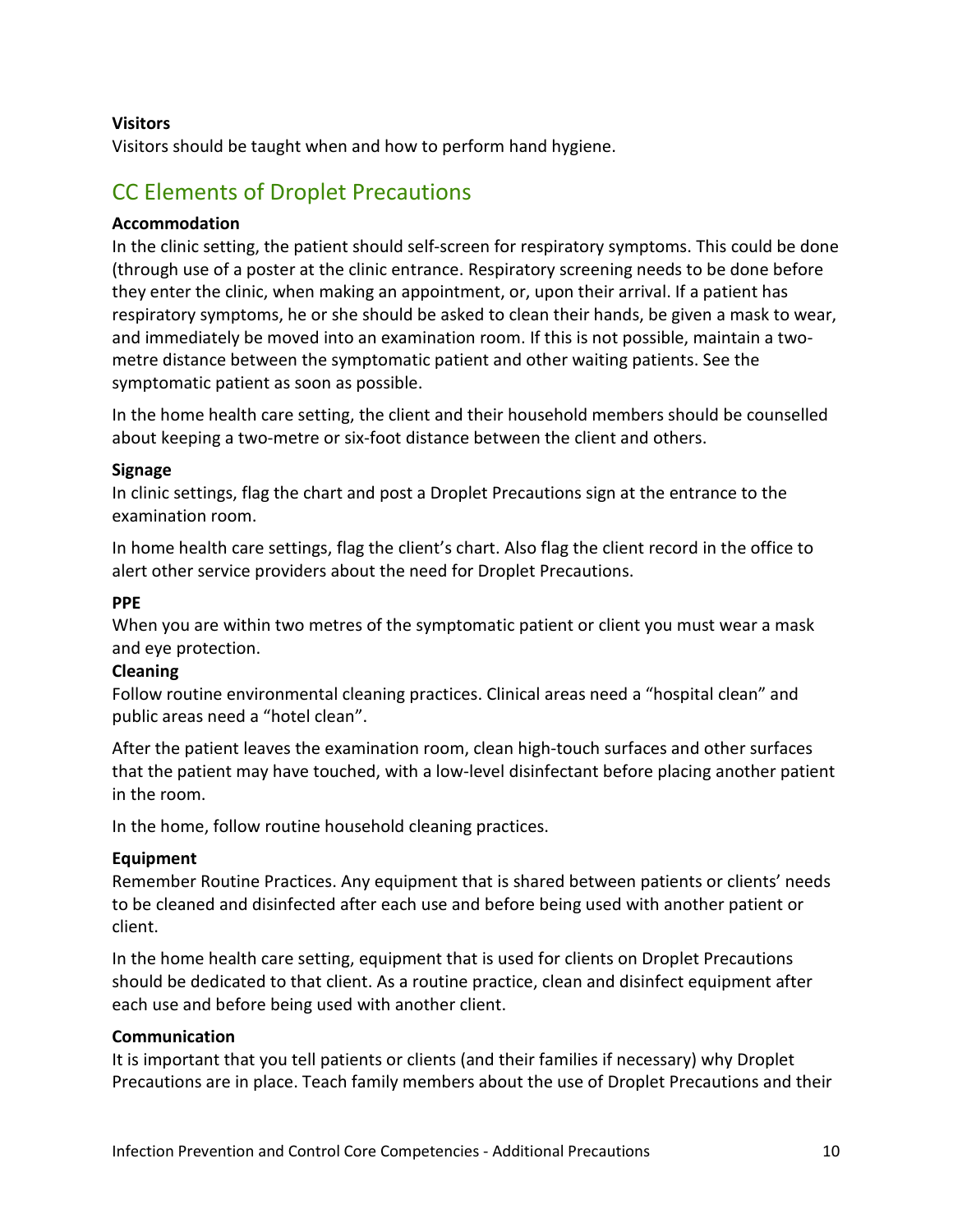risk of exposure. Also ensure that other departments, facilities and transport service providers are aware of the need for Droplet Precautions.

#### **Transport**

If the patient or client needs to be transported from the clinic or home setting, they should wear a mask if tolerated. If the patient or client is unable to tolerate the mask, then, the health care staff transporting them must wear a mask and eye protection.

#### **Visitors**

Discourage visitors. Family members should receive education about hand hygiene and the risk of exposure. If visitors are present they should be counselled about keeping two-metres away from the symptomatic client.

### <span id="page-10-0"></span>CC Elements of Airborne Precautions

#### **Accommodation**

Patients presenting at clinics with suspected airborne illnesses should be seen at the end of the day if possible. They should be given a mask to wear while they are within the clinic setting and placed in an airborne infection isolation room. If this is not available, the clinic staff should consider making arrangements to see the patient in a setting where an airborne infection isolation room is available.

In the clinic setting, the door to the examination room should remain closed until there have been sufficient air exchanges to clear the room of all airborne contaminants.

Airborne infection isolation rooms are not available in homes. Clients are free to move about their home.

#### **Signage**

The patient's chart should be flagged to alert health care providers about the need to follow Airborne Precautions.

When a patient on Airborne Precautions is in an examination room, there should be an Airborne Precautions or alert sign on the door.

In home healthcare setting, flag the chart kept in the home and the client record in the office. This helps alert other service providers about the need for Airborne Precautions.

#### **PPE**

The need for PPE while caring for patients or clients on airborne precautions will depend on why the patient or client is on precautions.

For patients or clients with confirmed or suspected tuberculosis (TB) you must wear a fit-tested, seal-checked N95 respirator to enter the clinic examination room or the client's home. Clients with tuberculosis should wear a mask whenever they leave their home.

There is never an indication for patients or clients to wear an N95 respirator.

For patients or clients with measles or varicella (chickenpox), it is preferred that only staff who have documented immunity to the particular disease enters the clinic examination room or client's home. If you are immune, you do not need to wear an N95 respirator. However, if you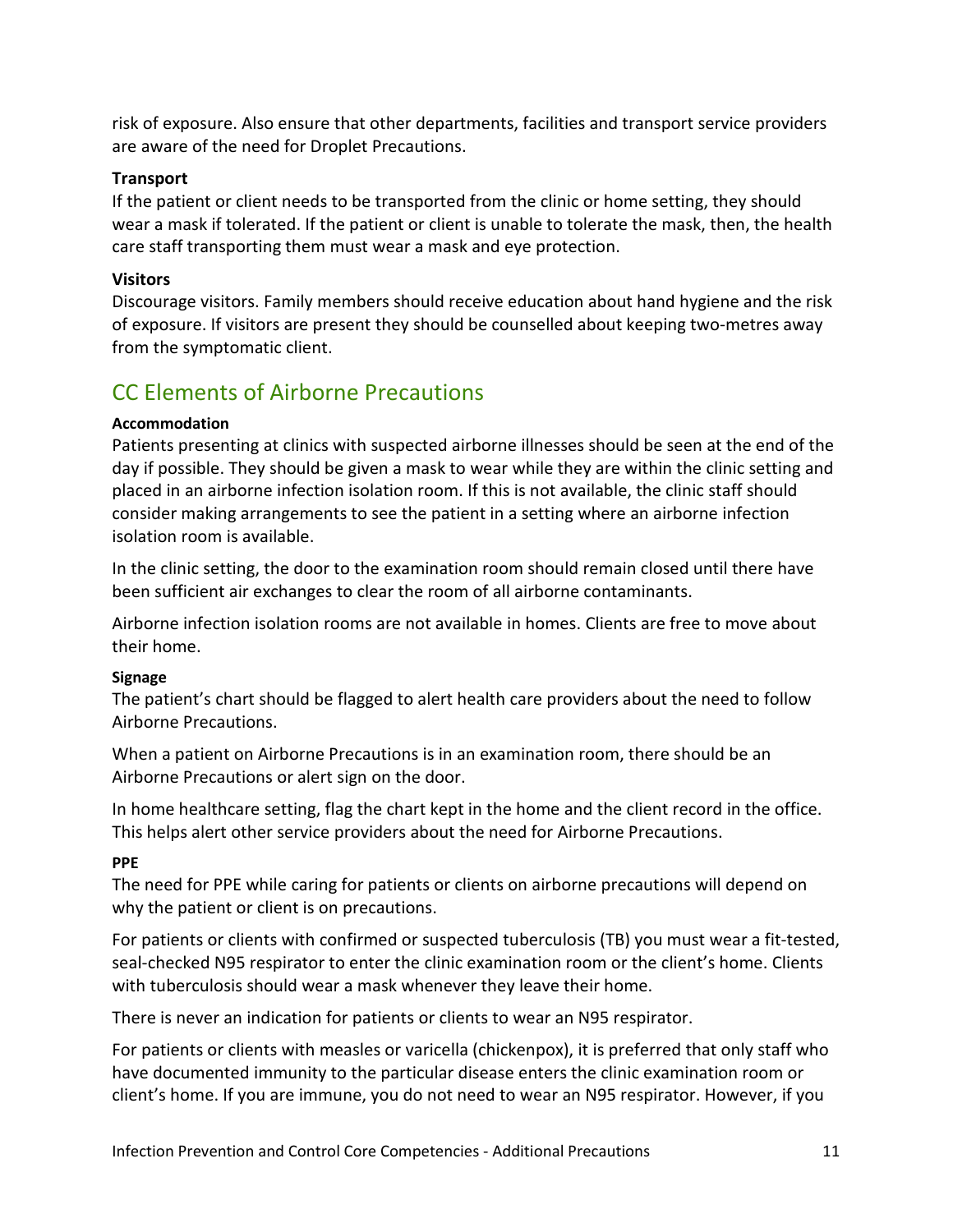do not have documented immunity, then, you must wear a fit-tested, seal-checked N95 respirator.

#### **Cleaning**

Follow routine environmental cleaning practices in the clinic and routine household cleaning in the home.

#### **Equipment**

Follow Routine Practices for use and cleaning of shared medical equipment.

#### **Communication**

It is important that you tell patients or clients (and their families if necessary) why Airborne Precautions are in place. Teach patients who may be accompanied by family members that household contacts have already been exposed.

Ensure that other departments, facilities and transport service providers are aware of the need for Airborne Precautions.

#### **Transport**

If the patient or client needs to be transported, then, they must wear a mask during the transport and staff transporting them must wear a fit-tested, seal-checked N95 respirator during the transport.

#### **Visitors**

Discourage visitors.

Visitors should be counselled about their risk and wear an N95 respirator with good fit characteristics. They will need to be taught how to perform a seal-check.

For clients on precautions due to measles or varicella, visitors who are known to be immune do not need to wear an N95 respirator to visit.

People who are not household contacts and are not immune should not visit.

## <span id="page-11-0"></span>CC Stop & Think

Now it's time to stop and think.

What are some of the challenges you have experienced related to the elements required for Additional Precautions?

How would you overcome the challenges of applying Additional Precautions in your health care setting?

## <span id="page-11-1"></span>CC Case 1 part 1/4

You arrive at Mr. Downpour's home to deliver wound care. You find that he has a high fever, cough, sore throat and shortness of breath. Mr. Downpour went to the clinic this morning. Mr. Downpour has seasonal influenza.

"Good morning, Miss Downpour. I am here to do Mr. Downpour's wound care." "I'm not feeling very well."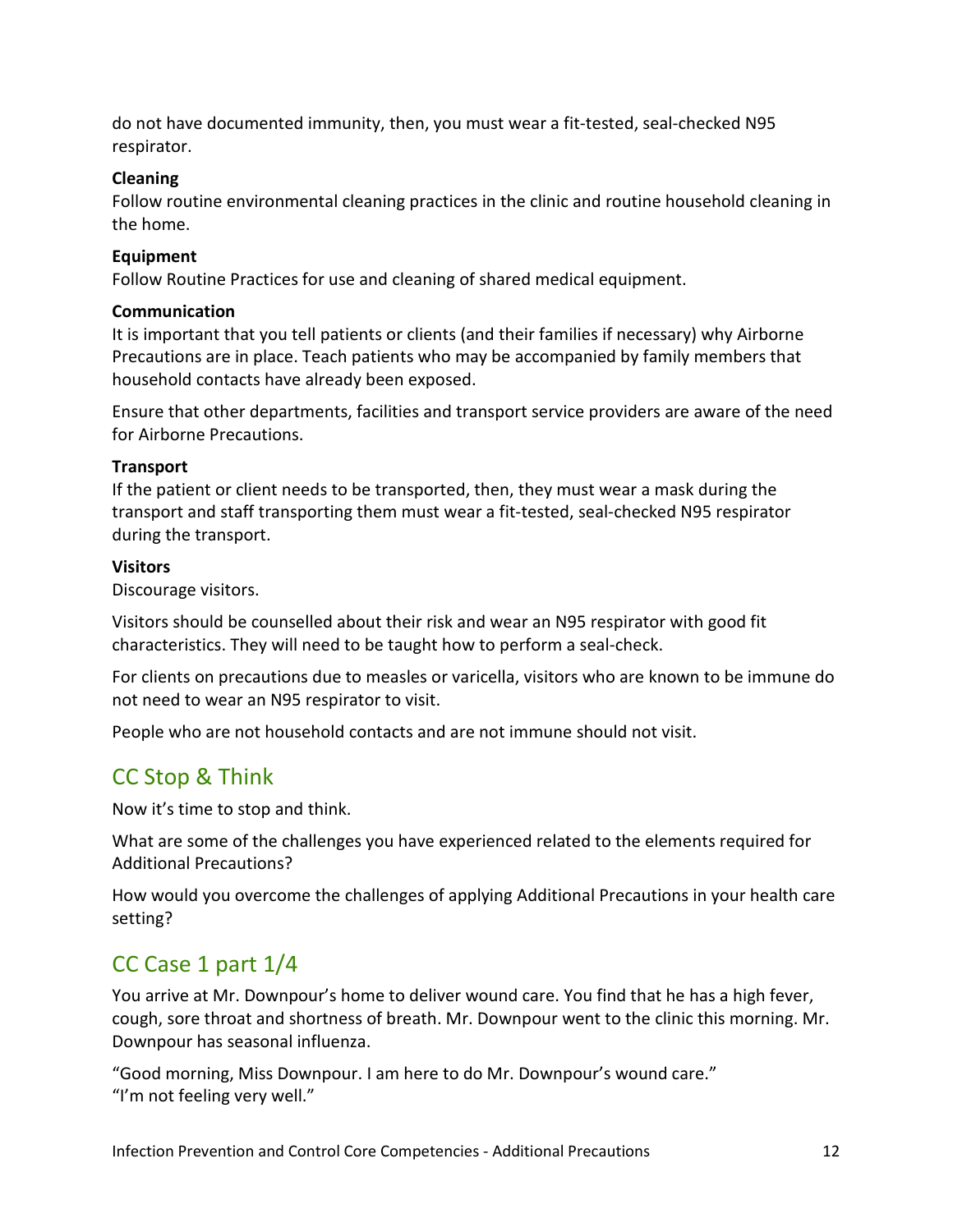"I saw the doctor this morning." "You have influenza."

Are Routine Practices sufficient? Yes or No.

Answer: No

Although Routine Practices always apply, in this scenario Additional Precautions are needed to interrupt the transmission of this identified infectious agent.

### <span id="page-12-0"></span>CC case 1 part 2/4

Mr. Downpour has new onset symptoms of a respiratory infection with no known cause. What is the appropriate Additional Precautions for Mr. Downpour? Droplet, Contact, or Airborne?

#### Answer: Droplet and Contact

Seasonal influenza requires Droplet and Contact Precautions. The influenza virus is spread by respiratory droplets and contact with contaminated surfaces.

### <span id="page-12-1"></span>CC case 1 part 3/4

What education would you provide to Mr. Downpour's family to help reduce their risk?

**Options** Remind Mr. Downpour to wear a mask at all times. Stay 2 metres from Mr. Downpour as much as possible. Practice respiratory etiquette. Remain home from work and school until Mr. Downpour is better.

Answer

Stay 2 metres from Mr. Downpour as much as possible.

Practice respiratory etiquette.

Family members should try to stay 2 metres from Mr. Downpour by doing simple things like not sleeping in the same room or sitting 2 metres away from him. This will help reduce their risk.

Everyone should practice respiratory etiquette to help reduce the risk of transmission of respiratory infections.

## <span id="page-12-2"></span>CC case 1 part 4/4

Mr. Downpour's condition gets worse. You call an ambulance.

What elements of Additional Precautions should be used for each step below?

Review the elements of **Contact Precautions** if required.

#### **Step 1**

Scenario: An ambulance is required to transport a client who may have influenza. Answer: Communication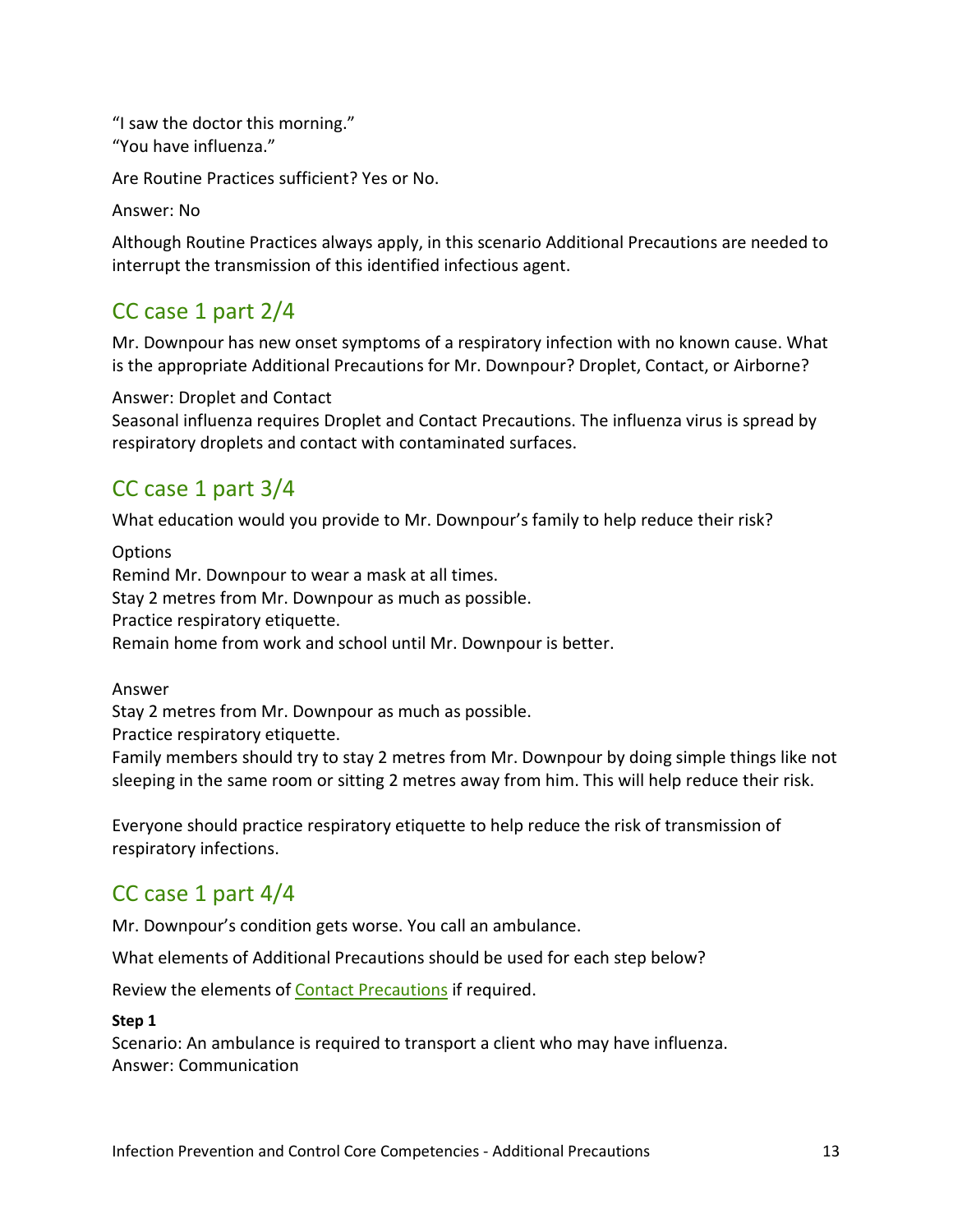#### **Step 2**

Scenario: The Paramedics arrive, they assess Mr. Downpour and transport him to the emergency department. Mr. Downpour cannot tolerate wearing a mask so the paramedics wear a mask, eye protection, gloves and a gown.

Answer: Transport, PPE

#### **Step 3**

Scenario: The stretcher and ambulance are cleaned and disinfected according to policy and procedures.

Answer: Cleaning, Equipment

### <span id="page-13-0"></span>CC case 2 part 1/2

You are the Personal Support Worker visiting Ms. Trot to assist her with bathing. Ms. Trot has been vomiting and has diarrhea. Two days ago, Ms. Trot was taken to the Emergency department, was told she had norovirus and was sent home.

Based on how norovirus is spread, what category of additional precautions is needed for Ms. Trot? Droplet, Contact, or Airborne?

Answer: Contact Norovirus requires Contact Precautions. It is spread by contact with faecal matter and contaminated surfaces.

### <span id="page-13-1"></span>CC case 2 part 2/2

Ms. Trot soils her bedroom and bathroom while you are visiting. What PPE would you need to wear for cleaning up the room?

- **Options** Mask Gloves Gown Eye Protection
- Answer Gloves Gown

### <span id="page-13-2"></span>CC case 3 part 1/3

You are visiting Mrs. Flag for the first time. You find that Mrs. Flag screened positive for MRSA on her last admission to the hospital. What category of precautions does Mrs. Flag require? Droplet, Contact, or Airborne?

Answer: Contact MRSA is spread through direct and indirect contact so Contact Precautions are required.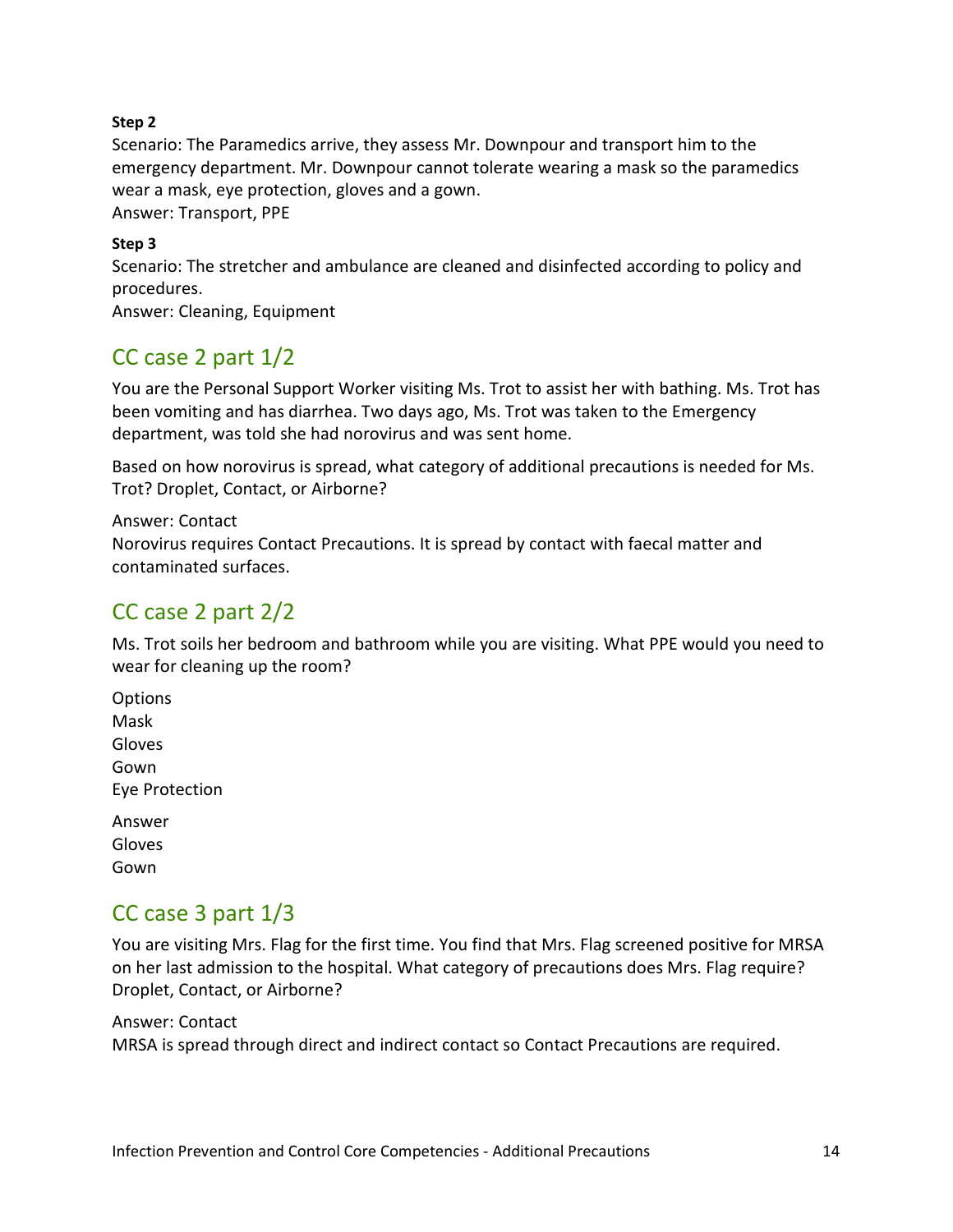### <span id="page-14-0"></span>CC case 3 part 2/3

In addition to hand hygiene, what PPE is needed for each task?

#### **Tasks**

Wash dishes Prepare a meal Bathe Mrs. Flag Read to Mrs. Flag

#### **Answers**

Wash dishes: No PPE Prepare a meal: No PPE Bathe Mrs. Flag: Gown, gloves Read to Mrs. Flag: No PPE

### <span id="page-14-1"></span>CC case 3 part 3/3

Mrs. Flag is concerned about a planned visit with his daughter and her children. She asks you whether they should visit. What advice would you give to Mrs. Flag?

**Options** 

Mrs. Flag's daughter should postpone the visit until her mother's MRSA has cleared. Mrs. Flag's daughter and her children can visit but should follow good hand hygiene practices. Mrs. Flag's daughter and her children should wear gowns and gloves while they are visiting. Mrs. Flag's daughter may visit but her children should stay at home.

Answer

Mrs. Flag's daughter and her children can visit but should follow good hand hygiene practices.

## <span id="page-14-2"></span>CC case 4 part 1/3

Ms. Runs calls for a follow-up appointment with her doctor. Which of the following IPAC factors should be considered when booking Ms. Run's appointment?

#### Scenario

"Good morning, doctor's office. How may I help you?"

"This is Ms. Runs calling. I saw the doctor a few weeks ago. She put me on antibiotics and asked me to book a follow-up appointment."

"The doctor has some availability tomorrow. Do you have a fever, new cough, vomiting or diarrhea?"

"I have had very loose stools ever since I started antibiotics. In fact I can't control it and have had accidents."

What is the correct answer(s)?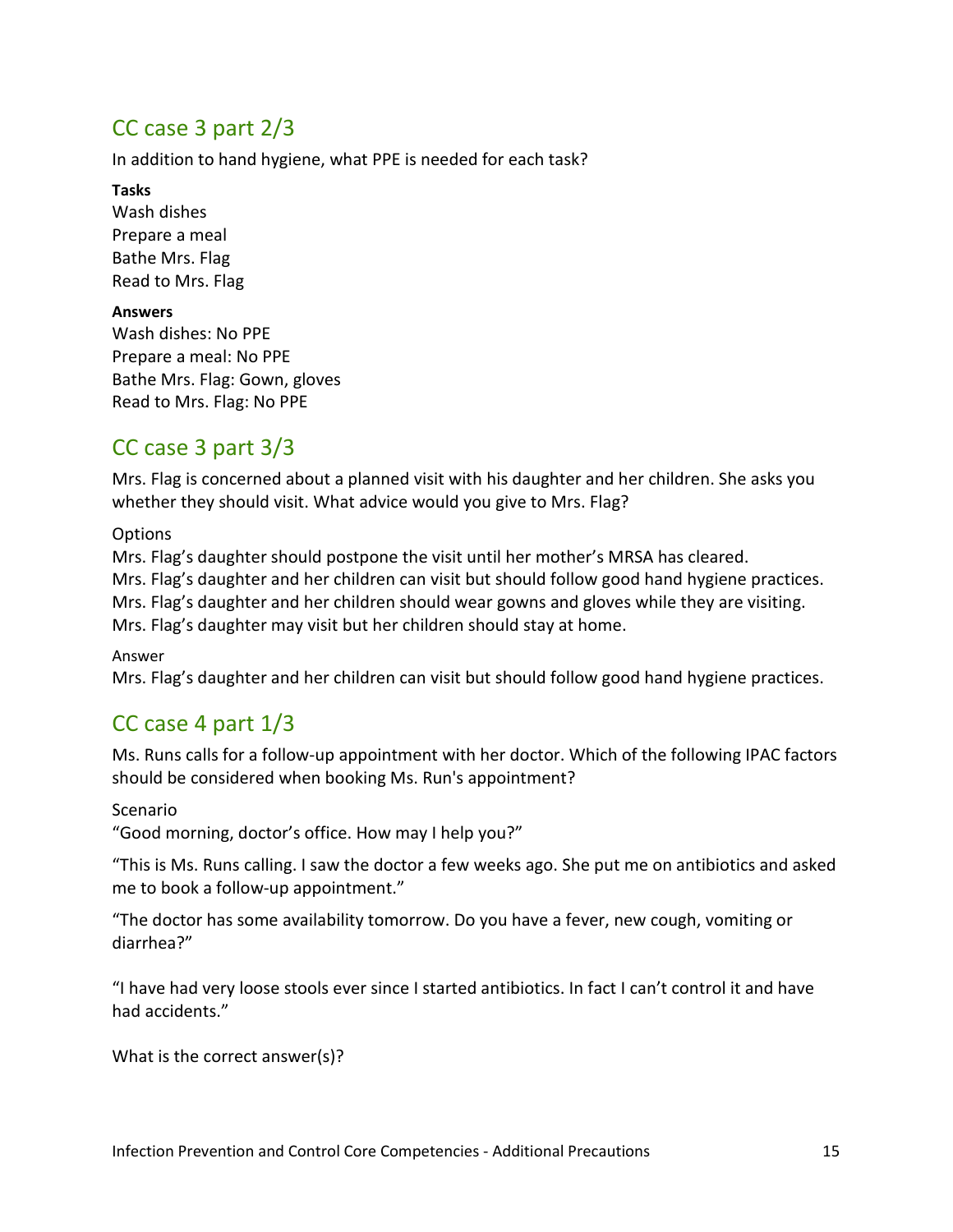**Options** The availability of examination rooms at the time of the appointment. The number of patients who will be in the clinic. Whether Additional Precautions are required for Ms. Runs. What time the physician wants to finish for the day.

Answer

The availability of examination rooms at the time of the appointment. The number of patients who will be in the clinic. Whether Additional Precautions are required for Ms. Runs.

## <span id="page-15-0"></span>CC case 4 part 2/3

Ms. Runs arrives for her appointment and is placed in an examination room. What action(s) do you need to take?

**Options** Ask Ms. Runs to wear a gown, gloves and mask. Place a Contact Precautions flag on Ms. Runs' chart. Clean and disinfect high-touch surfaces in the examination room. Clean and disinfect multi-use equipment after use.

Answer Place a Contact Precautions flag on Ms. Runs' chart. Clean and disinfect high-touch surfaces in the examination room. Clean and disinfect multi-use equipment after use.

## <span id="page-15-1"></span>CC case 4 part 3/3

Ms. Runs' daughter has accompanied her on the visit. She asks you what actions should be taken at home to prevent the infection from being spread. What advice would you give her?

"Is there anything I can do to make sure no one else gets sick?"

What is the correct advice?

**Options** 

Have Ms. Runs stay in one room away from all family members.

Clean your hands after helping Ms. Runs in the bathroom.

Clean the house three times a day.

Wash Ms. Runs' dishes and do her laundry separately from other family members.

Answer

<span id="page-15-2"></span>Clean your hands after helping Ms. Runs in the bathroom.

# CC Case 5

Mr. Drip calls the clinic to book an appointment.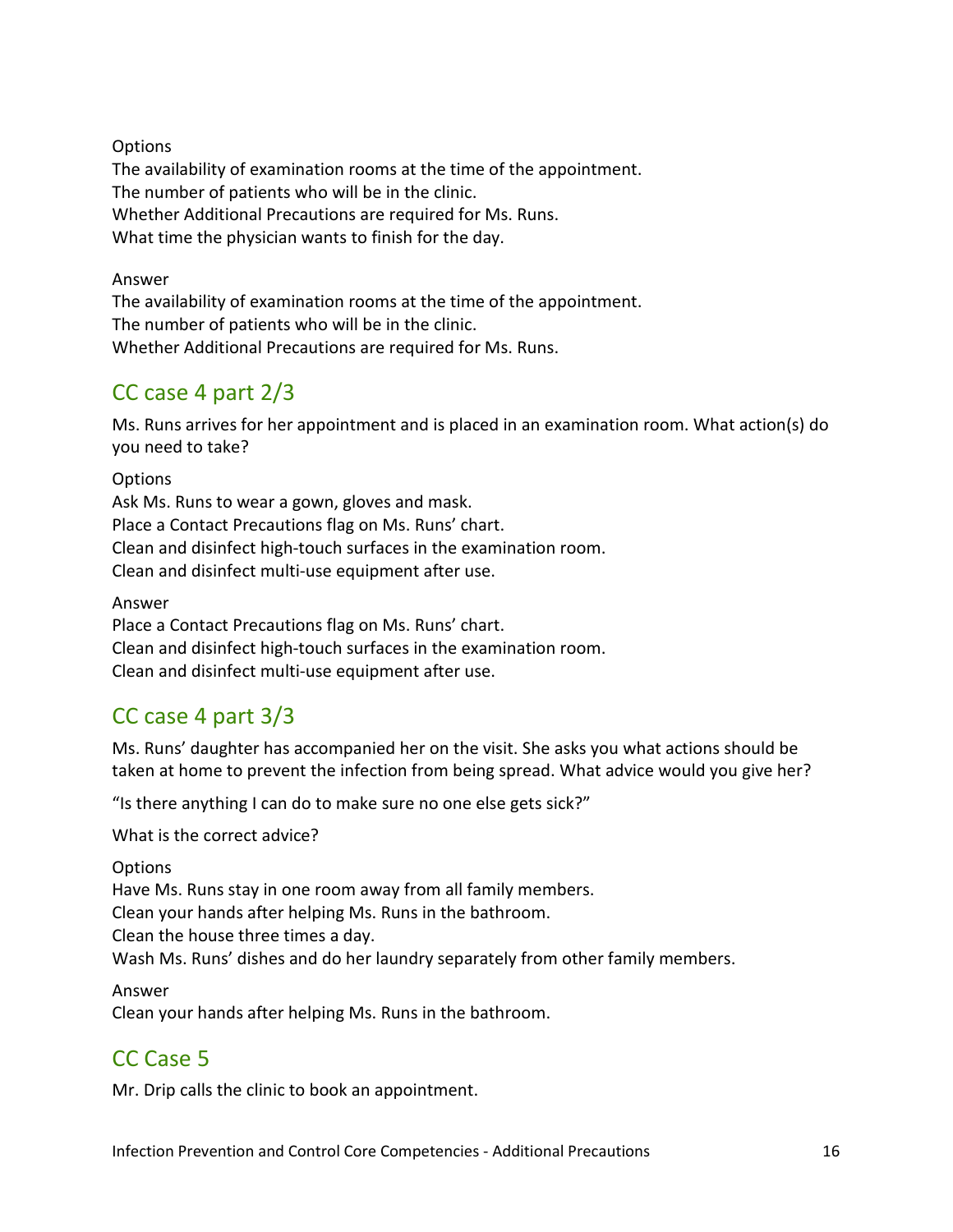#### Scenario

"Do you have a new fever, cough or are you short of breath?"

"Yes, I feel hot and think I have a fever. I have been coughing since last night."

"Alright. I'll try to fit you in but we're very busy today."

Mr. Drip arrives for his appointment 45 minutes early. There is no examination room available.

Which of the following action(s) can you take to help minimize the risk of transmission?

#### **Options**

Move a patient from an examination room and place Mr. Drip in that room. Give Mr. Drip a mask to put on and ask him to sit at least 2 metres from the other patients. Ask Mr. Drip to wait outside until his appointment. Ask Mr. Drip to clean his hands.

#### Answer

Give Mr. Drip a mask to put on and ask him to sit at least 2 metres from the other patients. Ask Mr. Drip to clean his hands.

### <span id="page-16-0"></span>CC Case 6 Part 1/3

Mrs. Spot brings her 7-year-old daughter, Jenny, into the walk-in clinic. Jenny has a fever, runny nose and a rash that started on her hair line and is now on her face. She is assessed and found to have measles. Based on how measles is spread, what category of Additional Precautions is needed for Jenny? Droplet, Contact, or Airborne?

Answer: Airborne Measles requires Airborne Precautions.

## <span id="page-16-1"></span>CC Case 6 Part 2/3

What is/are the option(s) to manage the transmission of an airborne infection?

**Options** 

Allow Jenny and Mrs. Spot to wait in the waiting room. Put Jenny into an airborne infection isolation examination room immediately. Put Jenny into an examination room with the door closed. Put an N95 respirator on Jenny. Health care providers are to wear a fit-tested, seal checked N95 respirator.

#### Answer

Put Jenny into an airborne infection isolation examination room immediately. Put Jenny into an examination room with the door closed.

Health care providers are to wear a fit-tested, seal checked N95 respirator.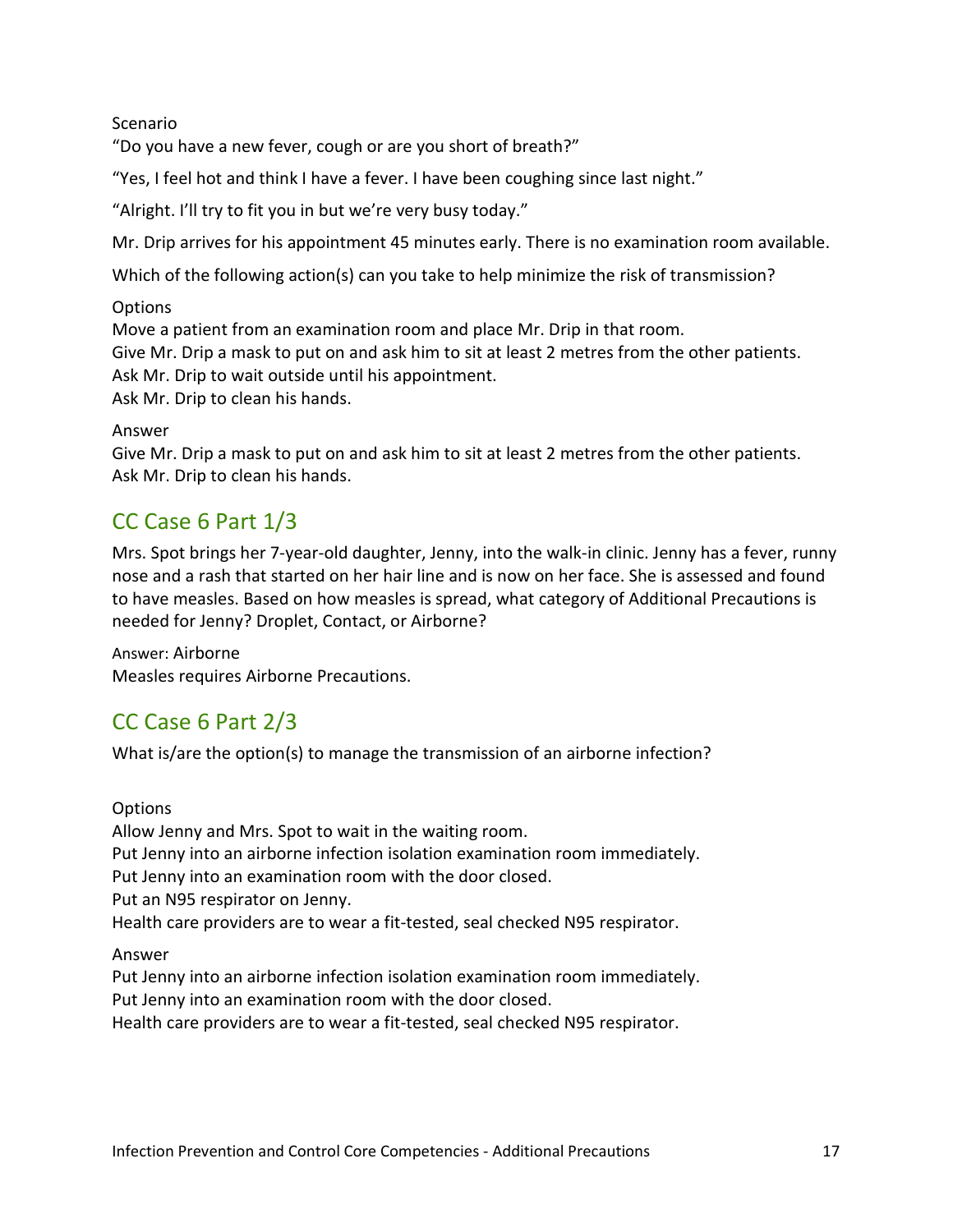# CC Case 6 Part 3/3

Scenario

"Mrs. Spot, I'd like to review some information with you."

"None of my other children have been immunized and none of them have had measles. Three of my children are currently attending the same school as Jenny."

Which of the following would be important to discuss with Mrs. Spot?

**Options** Monitor her other children for signs and symptoms of measles. Let the school know that her daughter is ill with a communicable disease. Keep Jenny at home until her symptoms are gone. The importance of having Jenny's friends visit with her.

#### Answer

Monitor her other children for signs and symptoms of measles. Let the school know that her daughter is ill with a communicable disease. Keep Jenny at home until her symptoms are gone.

### <span id="page-17-0"></span>CC Summary

Additional Precautions are used in addition to Routine Practices when Routine Practices are not sufficient to prevent and control the transmission of infectious agents.

The three categories of Additional Precautions are Contact, Airborne and Droplet Precautions and these may be used in combination.

Elements of Additional Precautions include accommodation, signage, Personal Protective Equipment or PPE, dedicated equipment, additional cleaning measures, limited transport and communication.

Initiate Additional Precautions as soon as symptoms suggestive of a transmissible infection are noted, not only when a diagnosis is confirmed.

Additional Precautions should remain in place until there is no longer a risk of transmission of infection.

## <span id="page-17-1"></span>Challenge Questions

This is the end of the component.

To show that you have completed this component, there is a test. There are five questions in the test.

You need to answer every question correctly and then you can print out a certificate.

If you do not answer questions correctly, review the material and retake the test.

Please select the health care setting that most closely matches your workplace.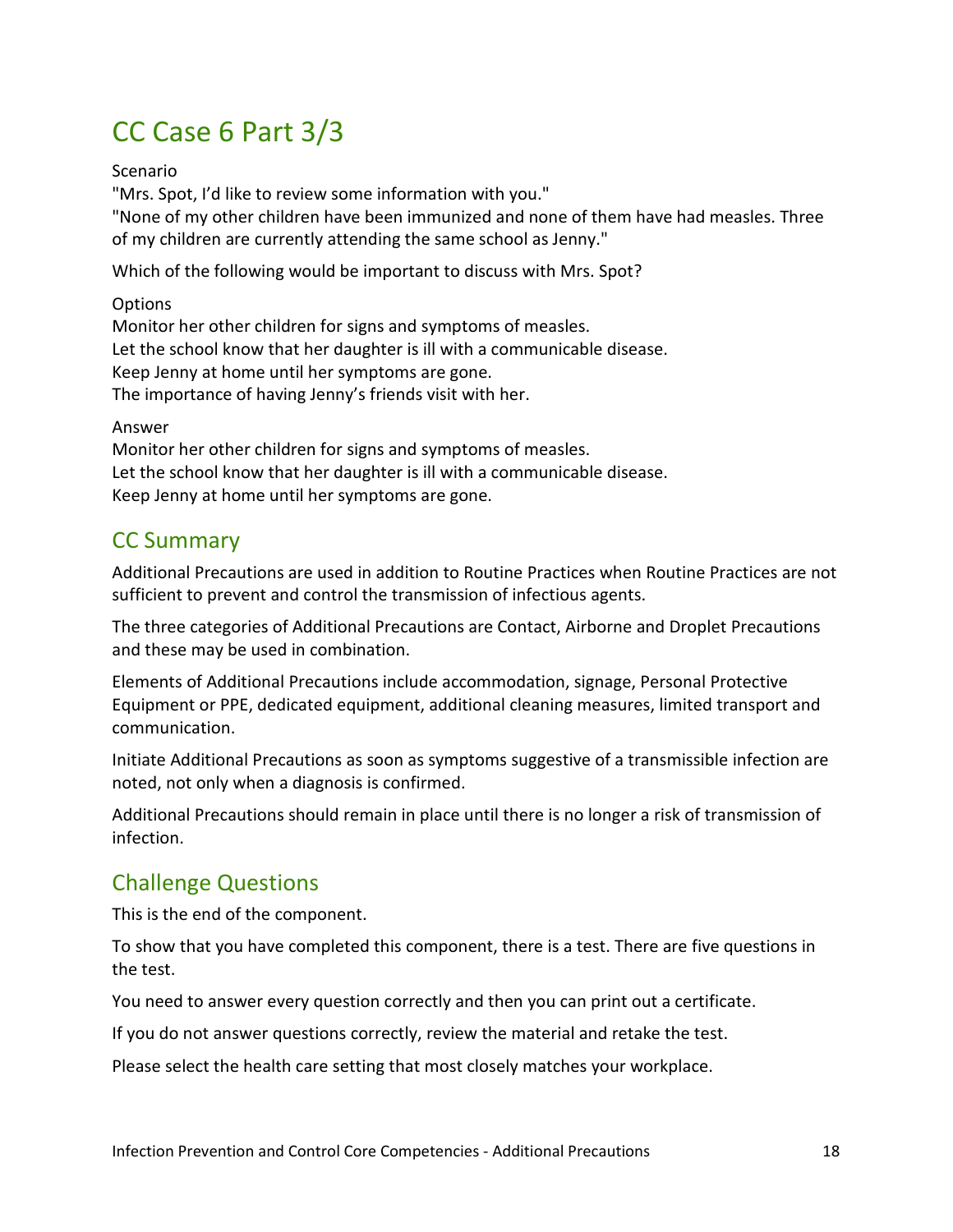If you are ready, please return to the **PHO website** and select the Challenge Question document that corresponds with this module.

# <span id="page-18-0"></span>Long Term Care Health Care Setting (LTC)

## <span id="page-18-1"></span>LTC Elements of Contact Precautions

#### **Accommodation**

The ideal accommodation for residents requiring contact precautions is a single room with a dedicated toilet and sink. Since this is often not possible in long-term care, each resident should be assessed on a case-by-case basis. The ability of the resident to follow precautions and the infection risk to other residents in the room should be considered in making the decision about accommodation. The door to the resident's room may stay open.

In most cases residents are able to leave their room. Exceptions may include the resident who has acute vomiting or diarrhea or a heavily leaking wound that cannot be contained.

#### **Signage**

In a single room, a Contact Precautions sign needs to be put at the entrance to the resident's room.

If the resident is in a multi-bed room, then the sign needs to be put by the bed space so it is easily seen.

#### **PPE**

You will need to put on a gown and gloves when you are providing direct, hands-on care for the resident. If you are entering the room and will not be doing any direct care you do not need to wear personal protective equipment but should practice hand hygiene according to the 4 Moments.

#### **Cleaning**

Routine environmental cleaning is sufficient for most residents on Contact Precautions. All hightouch surfaces, such as light switches and bed rails, must be cleaned daily. Remove and launder privacy curtains as part of discharge or transfer cleaning. Environmental services needs to be notified of any residents who have Vancomycin Resistant Enterococcus (VRE) or Clostridium difficile (C. difficile) so that special cleaning can be done.

#### **Equipment**

Dedicate equipment to the resident's use whenever possible.

Equipment that is shared between residents needs to be cleaned and disinfected after each use, based on Routine Practices, before being used with another resident.

Paper or mobile electronic resident records should be kept outside of the resident room.

#### **Communication**

It is important that you tell residents and their families why Contact Precautions are in place. Also ensure that other departments, facilities and transport service providers are aware of the need for Contact Precautions.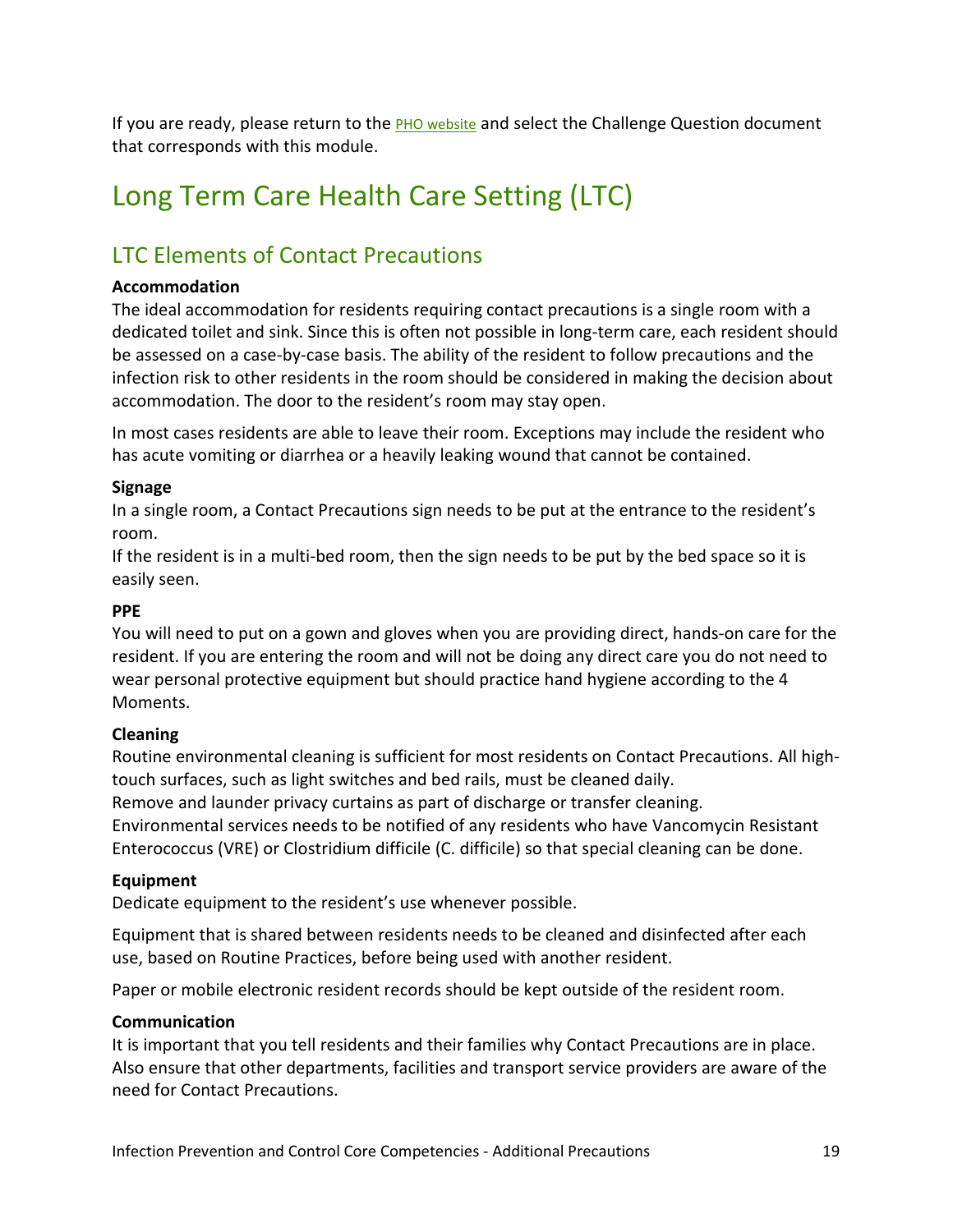#### **Transport**

Sometimes it is necessary for residents on Contact Precautions to be transported to another facility. If your resident needs to be transported, you need to wear gloves and gown only if you provide direct care for the resident during the transport. As a routine practice, after transport, clean and disinfect used equipment.

#### **Visitor**

Show visitors how to clean their hands properly with alcohol-based hand rub or soap and water when they enter and leave the room.

Visitors do not need to wear PPE unless they are providing direct care, such as assisting with toileting or bathing the resident.

### <span id="page-19-0"></span>LTC Elements of Droplet Precautions

#### **Accommodation**

In long-term care, residents should remain in their room or bed space, if feasible, with privacy curtains drawn. The door may remain open.

The ability of the resident to follow precautions and the infection risk to other residents in the room should be considered in making the decision about accommodation.

#### **Signage**

In a single room, place a Droplet Precautions sign at the entrance to the resident's room.

If the resident is in a multi-bed room, then place the sign by the bed space so it is easily seen.

#### **PPE**

Wear a mask and eye protection whenever you are within two metres of a resident who is on Droplet Precautions.

#### **Cleaning**

Rooms of residents on Droplet Precautions require routine environmental cleaning.

All high-touch surfaces such as bed rails and light switches should be cleaned daily.

#### **Equipment**

Dedicate equipment to the resident's use whenever possible.

Equipment that is shared between residents needs to be cleaned and disinfected after each use, before being used with another resident.

Paper or mobile electronic resident records should be kept outside of the resident room.

#### **Communication**

It is important that you tell residents and their families **why** Droplet Precautions are in place. Also ensure that other departments, facilities and transport service providers are aware of the need for Droplet Precautions.

#### **Transport**

If the resident needs to be transported, then he or she should wear a mask if able. If the resident **cannot** wear a mask, then, the transport staff must use eye protection and a mask.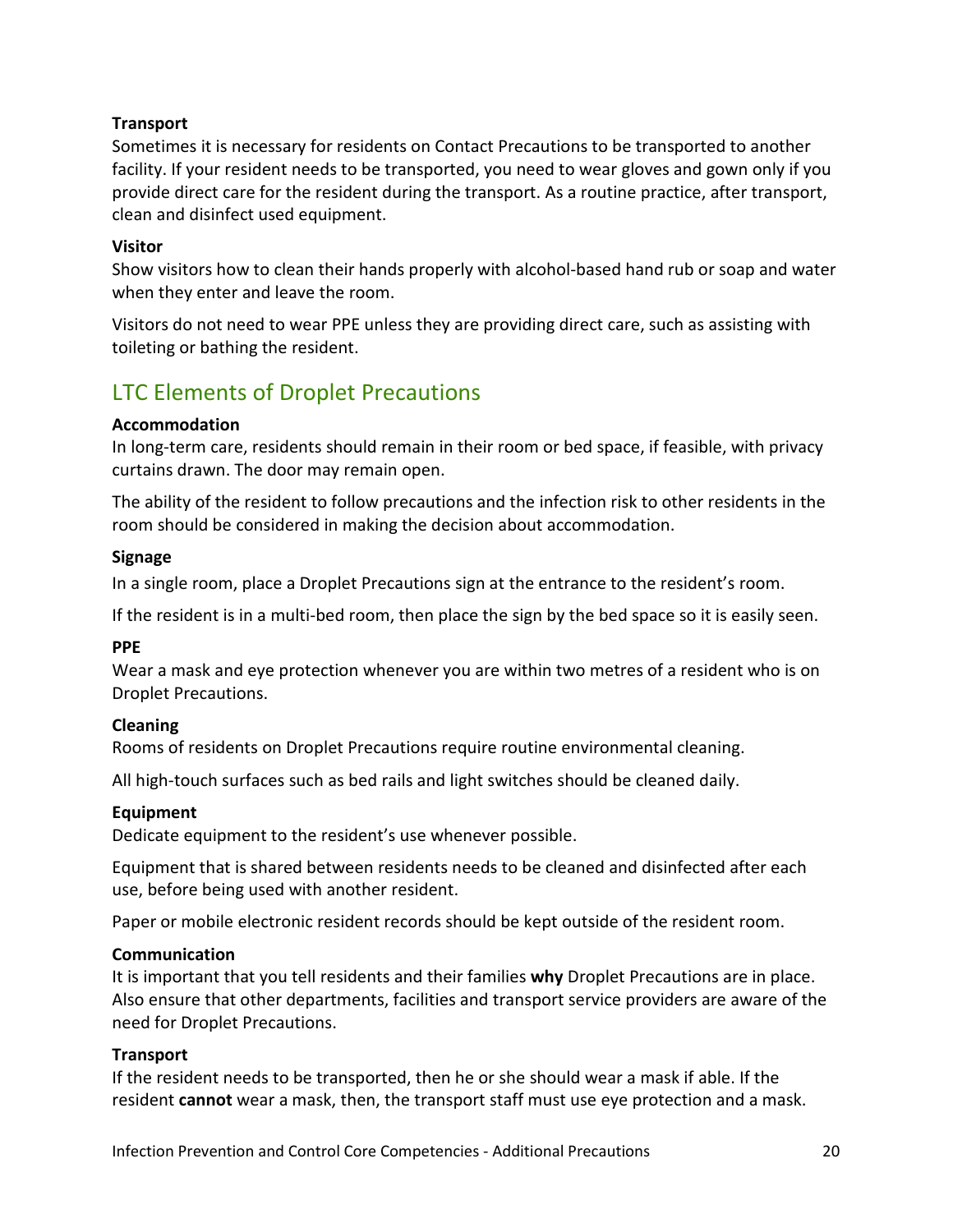#### **Visitors**

Show visitors how to clean their hands properly with alcohol-based hand rub or soap and water when they enter and leave the room.

A mask should be worn, by all visitors, whenever they are within two meters of the resident.

## <span id="page-20-0"></span>LTC Elements of Airborne Precautions

#### **Accommodation**

Residents who require Airborne Precautions should be placed in an airborne infection isolation room. This is also referred to as a "negative pressure room". If this is not available they should be transferred to a facility where an airborne infection isolation room is available. While waiting for transfer the resident must be placed in a single room with the door and windows closed at all times.

Once the resident has been transferred the door to the room must remain closed until there have been enough air exchanges to remove airborne contaminants. Your Infection Control Professional will let you know when the door may be opened.

#### **Signage**

An Airborne Precautions sign must be placed on the door.

#### **PPE**

The need for personal protective equipment for residents on airborne precautions will depend on **why** the resident is on precautions.

For residents with confirmed or suspected tuberculosis you must wear a fit-tested, sealchecked N95 respirator to enter the room.

For residents with measles or varicella (chickenpox), it is preferred that only staff who have **documented** immunity to the particular disease enters the room. If you are immune, you do not need to wear an N95 respirator. However, if you do not have documented immunity then you must wear a fit-tested, seal-checked N95 respirator.

#### **Cleaning**

Routine environmental cleaning practices should be followed.

#### **Equipment**

Follow Routine Practices for use and cleaning of shared medical equipment.

#### **Communication**

It is important that you tell residents and their families **why** Airborne Precautions are in place. Also ensure that other departments, facilities or transport service providers are aware of the need for Airborne Precautions.

#### **Transport**

Residents on airborne precautions should remain in their room. They must wear a mask during the transport and staff transporting them must wear an N95 respirator during the transport.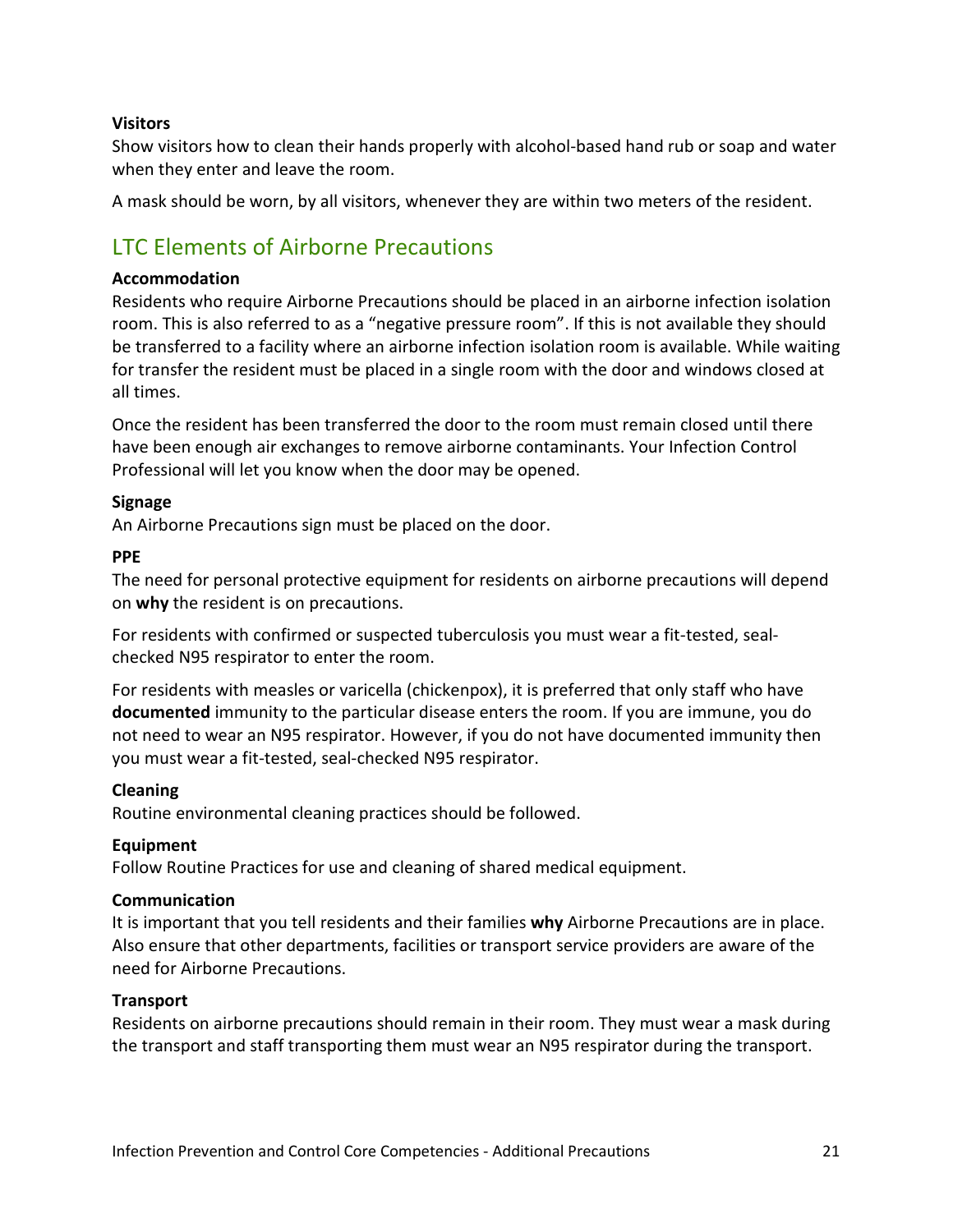#### **Visitors**

Discourage visitors. Counsel visitors about the risks of visiting. Provide them with an N95 respirator and demonstrate how to perform a seal check.

### <span id="page-21-0"></span>LTC Stop & Think

Now it's time to stop and think.

What are some of the challenges you have experienced related to the elements required for Additional Precautions?

How would you overcome the challenges of applying Additional Precautions in your health care setting?

### <span id="page-21-1"></span>LTC case 1 part 1/4

Mr. Downpour shares a 2-bed room with Mr. Shower. Mr. Downpour develops a new cough, sore throat and shortness of breath. His symptoms are similar to another resident next door. Are Routine Practices sufficient? Yes or no?

Answer: No

Although Routine Practices always apply, in this scenario, Additional Precautions are needed because transmission of a respiratory infection may have occurred.

### <span id="page-21-2"></span>LTC case 1 part 2/4

Mr. Downpour has new onset symptoms of a respiratory infection with no known cause. What are the appropriate Additional Precautions for Mr. Downpour? Droplet, Contact, or Airborne?

Answer

Mr. Downpour has symptoms of a respiratory infection. Droplet and Contact Precautions are required. The virus is spread by respiratory droplets and contact with contaminated surfaces.

### <span id="page-21-3"></span>LTC case 1 part 3/4

In this scenario, what is the first thing you need to do?

**Options** Send swab Pull the curtain Put up a sign

#### Answer: Pull the curtain

The first thing that needs to be done is to pull the curtain between Mr. Downpour and his roommate. This will create a barrier to help reduce the roommate's exposure to Mr. Downpour's respiratory droplets.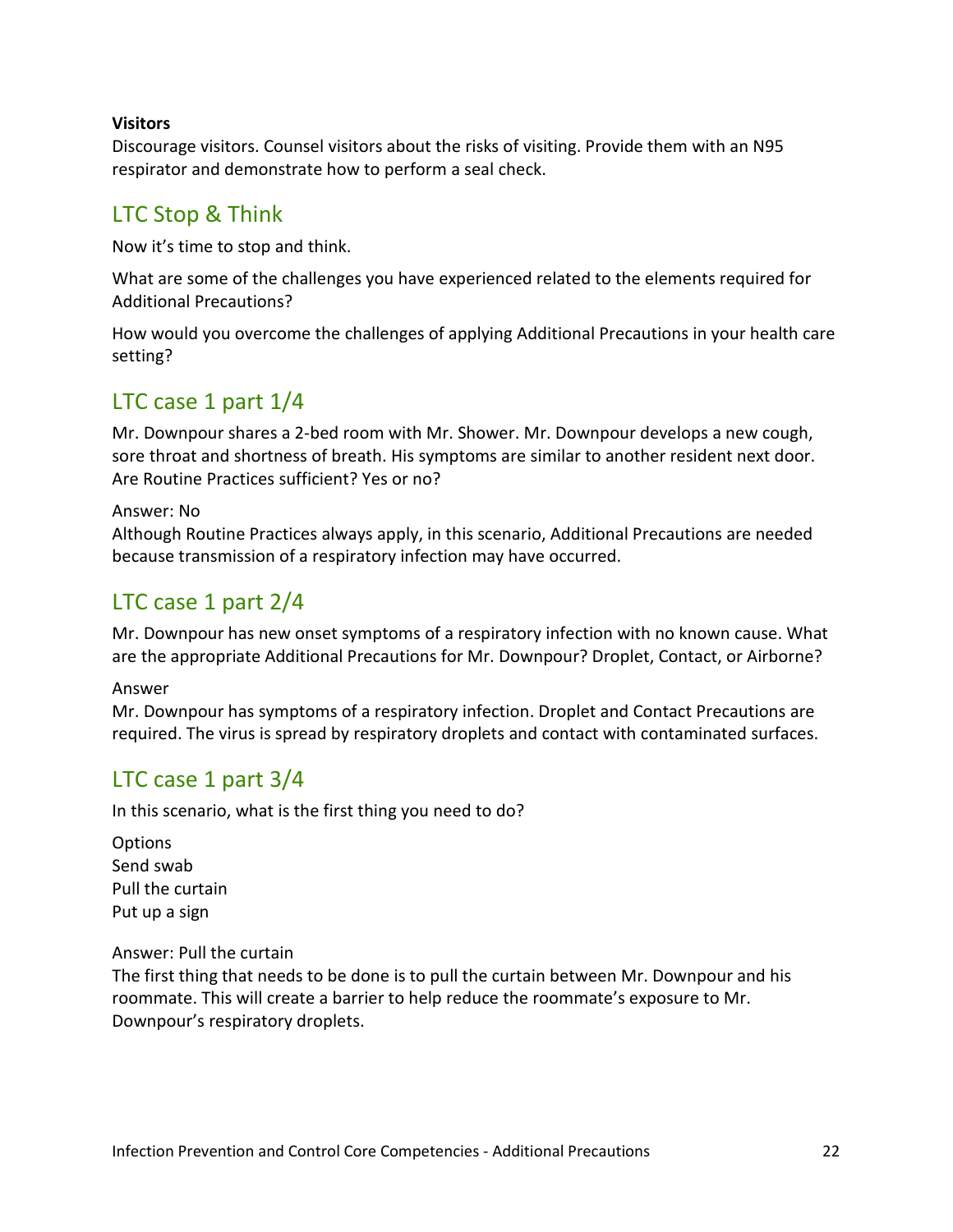## <span id="page-22-0"></span>LTC case 1 part 4/4

Mr. Downpour's laboratory report shows that he has seasonal influenza and his condition gets worse. He needs to go to the hospital.

What elements of Additional Precautions should be used for each step below?

Review the elements o[f Droplet](#page-19-0) and [Contact](#page-18-1) Precautions if required.

#### **Step 1**

Scenario: Call Patient Transfer Authorization Centre to transport Mr. Downpour who may have influenza.

Answer: Communication

#### **Step 2**

Scenario: Paramedics arrive, assess and transport Mr. Downpour to the emergency department. Mr. Downpour can't tolerate wearing a mask, so the paramedics wear a mask, eye protection, gloves and a gown.

Answer: Transport, PPE

#### **Step 3**

Scenario: The stretcher and ambulance are cleaned and disinfected according to policy and procedures.

Answer: Cleaning, Equipment

### <span id="page-22-1"></span>LTC case 2 part 1/4

Mrs. Trot lives in a 2-bed room with Mrs. Runner. She has been vomiting and has diarrhea. The stool specimen report from the laboratory shows she has norovirus. Based on how norovirus is spread, what category of Additional Precautions is needed for Mrs. Trot? Droplet, Contact, or Airborne?

Answer: Contact Norovirus requires Contact Precautions. It is spread by contact with faecal matter and contaminated surfaces.

## <span id="page-22-2"></span>LTC case 2 part 2/4

Mrs. Trot has diarrhea that cannot be contained and she is also vomiting. In reviewing her care plan, which of the following activities would be appropriate?

**Options** Eating meals in her room. Eating meals in the dining room at a separate table. Participating in group activities. Walking in the hallway with supervision. Using the public washroom. Being bathed in the tub room on the unit.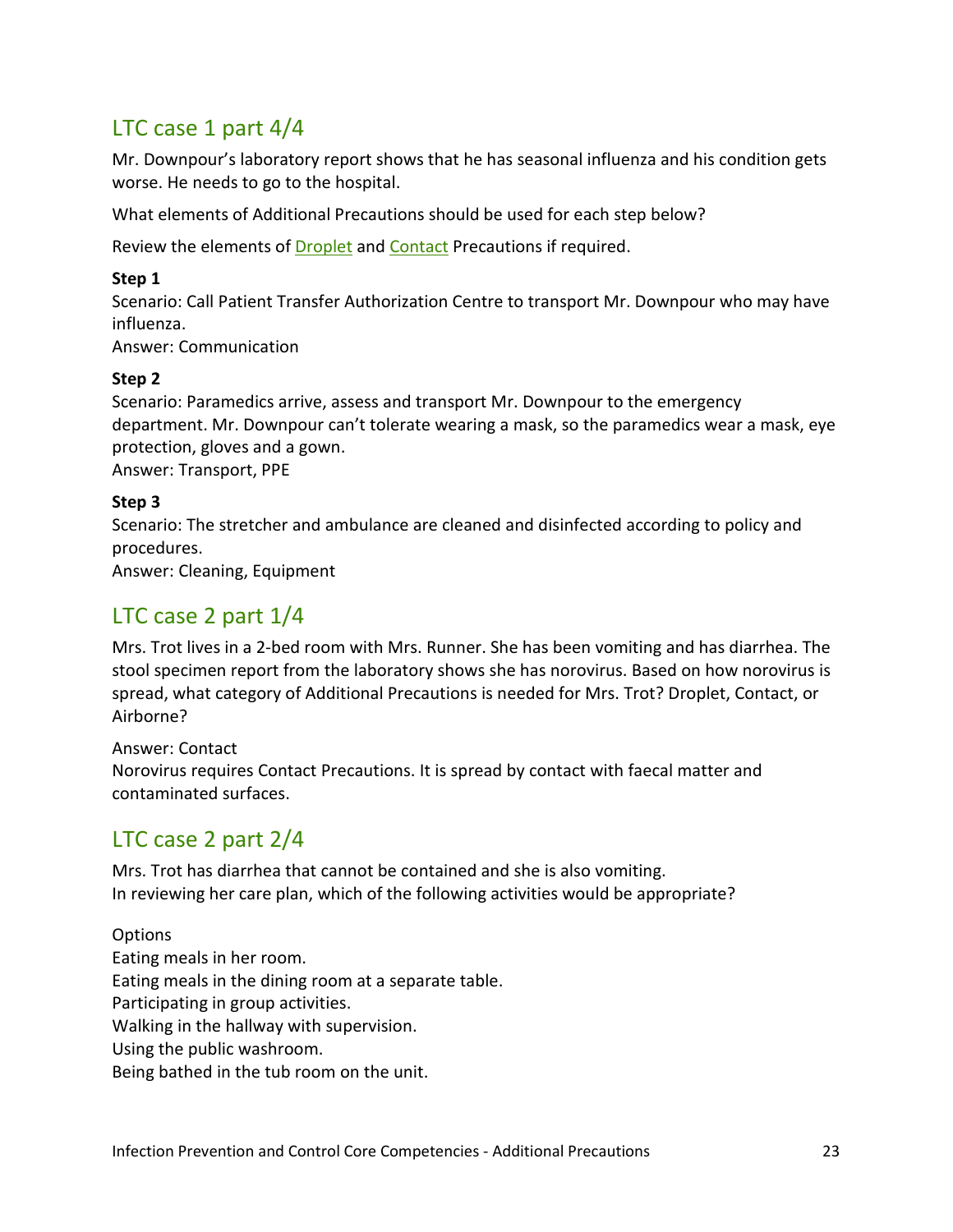Answer Eating meals in her room. Being bathed in the tub room on the unit.

### <span id="page-23-0"></span>LTC case 2 part 3/4

Mrs. Trot has soiled her bed space and washroom. What PPE do you need to wear to begin cleaning up the room?

**Options** Mask Gloves Gown Eye protection

Answer Gloves Gown

### <span id="page-23-1"></span>LTC case 2 part 4/4

Mrs. Trot's room needs to be cleaned. What areas should be cleaned every day?

Answer **Telephone** Call bell Bed rail Bedside table Over the bed table Foot of the bed ABHR dispenser

## <span id="page-23-2"></span>LTC case 3 part 1/2

Mr. Flag has been transferred back to his room from a recent admission in the local hospital. He has shared his room with another resident for several years. The hospital discharge summary shows Mr. Flag screened positive for MRSA on admission from your facility. Previously this was not known. Based on the transmission of MRSA, what category of Additional Precautions does Mr. Flag require? Droplet, Contact, or Airborne?

Answer: Contact Mr. Flag requires Contact Precautions. MRSA is spread through contact transmission.

## <span id="page-23-3"></span>LTC case 3 part 2/2

You need to review Mr. Flag's accommodation. What action(s) should be taken?

**Options** Move Mr. Flag to a single room.

Infection Prevention and Control Core Competencies - Additional Precautions 24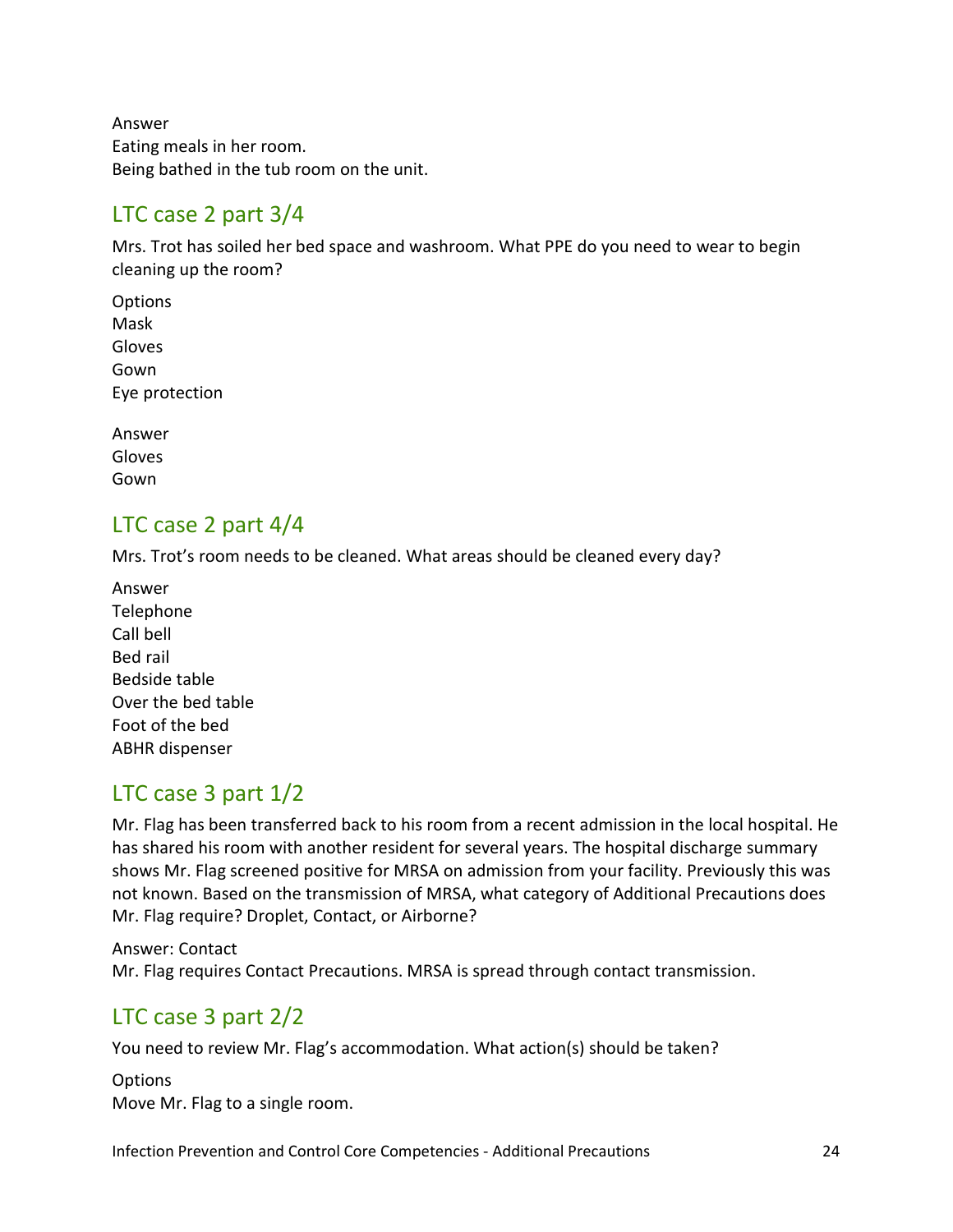Leave Mr. Flag in his current room. Move Mr. Flag's roommates. Transfer Mr. Flag back to the hospital for management of his MRSA.

Answer: Leave Mr. Flag in his current room.

Mr. Flag can stay in his current room. It is important that health teaching on cleaning his hands be provided to him.

### <span id="page-24-0"></span>LTC case 4 part 1/3

Mr. Cloud shares a 2-bed room with a roommate. You just received a call from the Public Health Unit. Mr. Cloud has Tuberculosis. What action(s) need(s) to be taken?

**Options** Move the roommate out. Keep the door closed. Put an Airborne Precautions sign on the door. Give Ms. Cloud an N95 respirator.

Answer Move the roommate out. Keep the door closed. Put an Airborne Precautions sign on the door.

## <span id="page-24-1"></span>LTC case 4 part 2/3

You do not have any airborne infection isolation rooms (negative pressure rooms) in your longterm care facility. What action(s) need(s) to be taken to arrange and transport Mr. Cloud to the hospital?

**Options** Notify the Patient Transfer Authorization Centre. Put an Airborne Precautions sign on the stretcher. HCP wears an N95 respirator. Put a mask on Ms. Cloud. Put on a gown and gloves.

Answer Notify the Patient Transfer Authorization Centre. HCP wears an N95 respirator. Put a mask on Ms. Cloud.

### <span id="page-24-2"></span>LTC case 4 part 3/3

You have called the Patient Transfer Authorization Centre and are ready to transport Mr. Cloud. What are the steps to follow?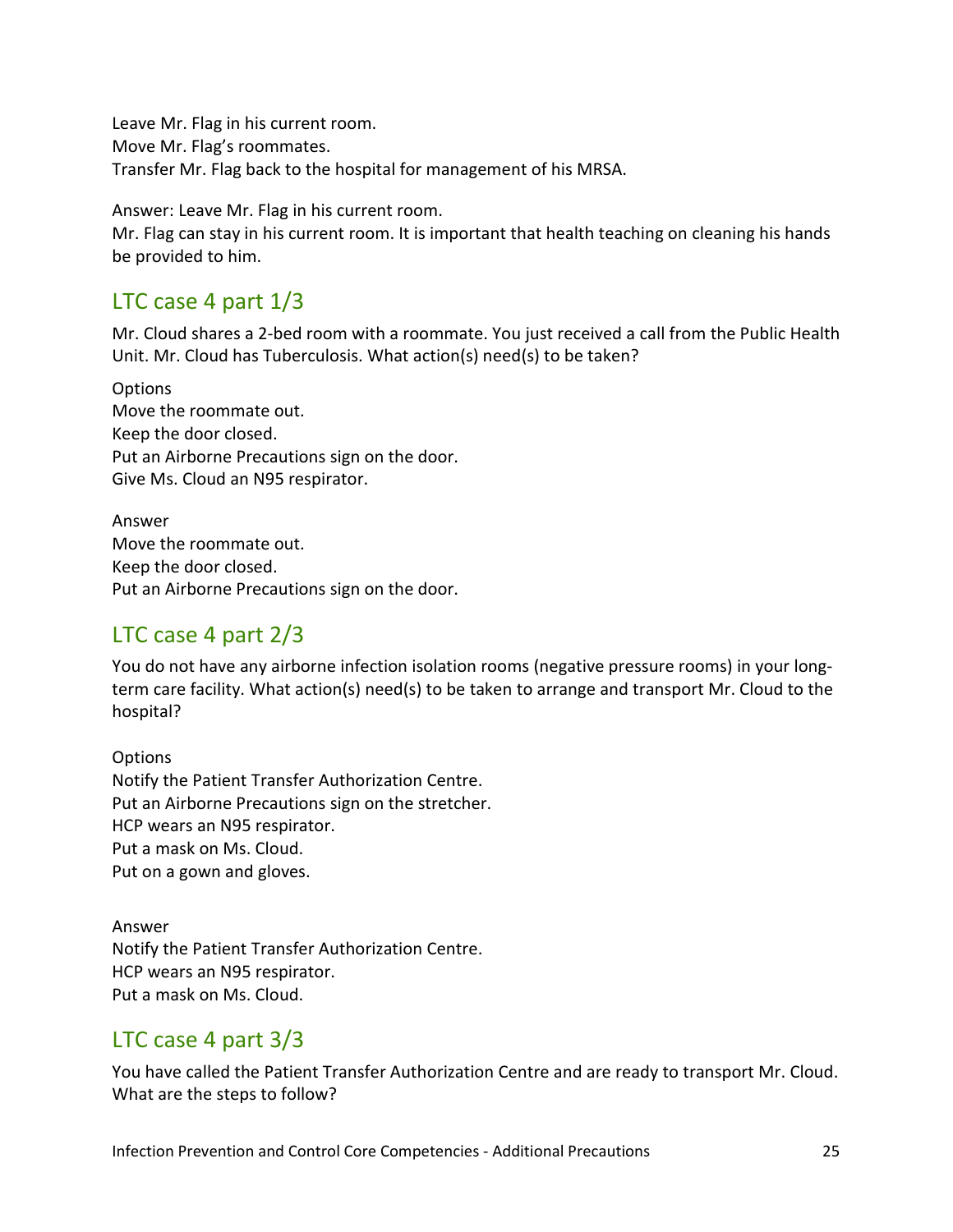Answer Step 1: Clean your hands Step 2: Put on an N95 respirator Step 3: Push the stretcher into the room Step 4: Put a mask on Mr. Cloud Step 5: Move Mr. Cloud out of the room Step 6: Clean your hands

### <span id="page-25-0"></span>LTC Summary

Additional Precautions are used in addition to Routine Practices when Routine Practices are not sufficient to prevent and control the transmission of infectious agents.

The three categories of Additional Precautions are Contact, Airborne and Droplet Precautions and these may be used in combination.

Elements of Additional Precautions include accommodation, signage, Personal Protective Equipment or PPE, dedicated equipment, additional cleaning measures, limited transport and communication.

Initiate Additional Precautions as soon as symptoms suggestive of a transmissible infection are noted, not only when a diagnosis is confirmed.

Additional Precautions should remain in place until there is no longer a risk of transmission of infection.

## <span id="page-25-1"></span>Challenge Questions

This is the end of the component.

To show that you have completed this component, there is a test. There are five questions in the test.

You need to answer every question correctly and then you can print out a certificate.

If you do not answer questions correctly, review the material and retake the test.

Please select the health care setting that most closely matches your workplace.

If you are ready, please return to the **PHO website** and select the Challenge Question document that corresponds with this module.

# <span id="page-25-2"></span>Administrative Controls Health Care Setting (AC)

## <span id="page-25-3"></span>AC Elements of Contact Precautions

#### **Accommodation**

It is preferred that patients who are on contact precautions are placed in a single room with a dedicated toilet and sink. The door to the patient's room may stay open; however, patients are encouraged to stay in their room to help decrease the risk of spreading infection. If the patient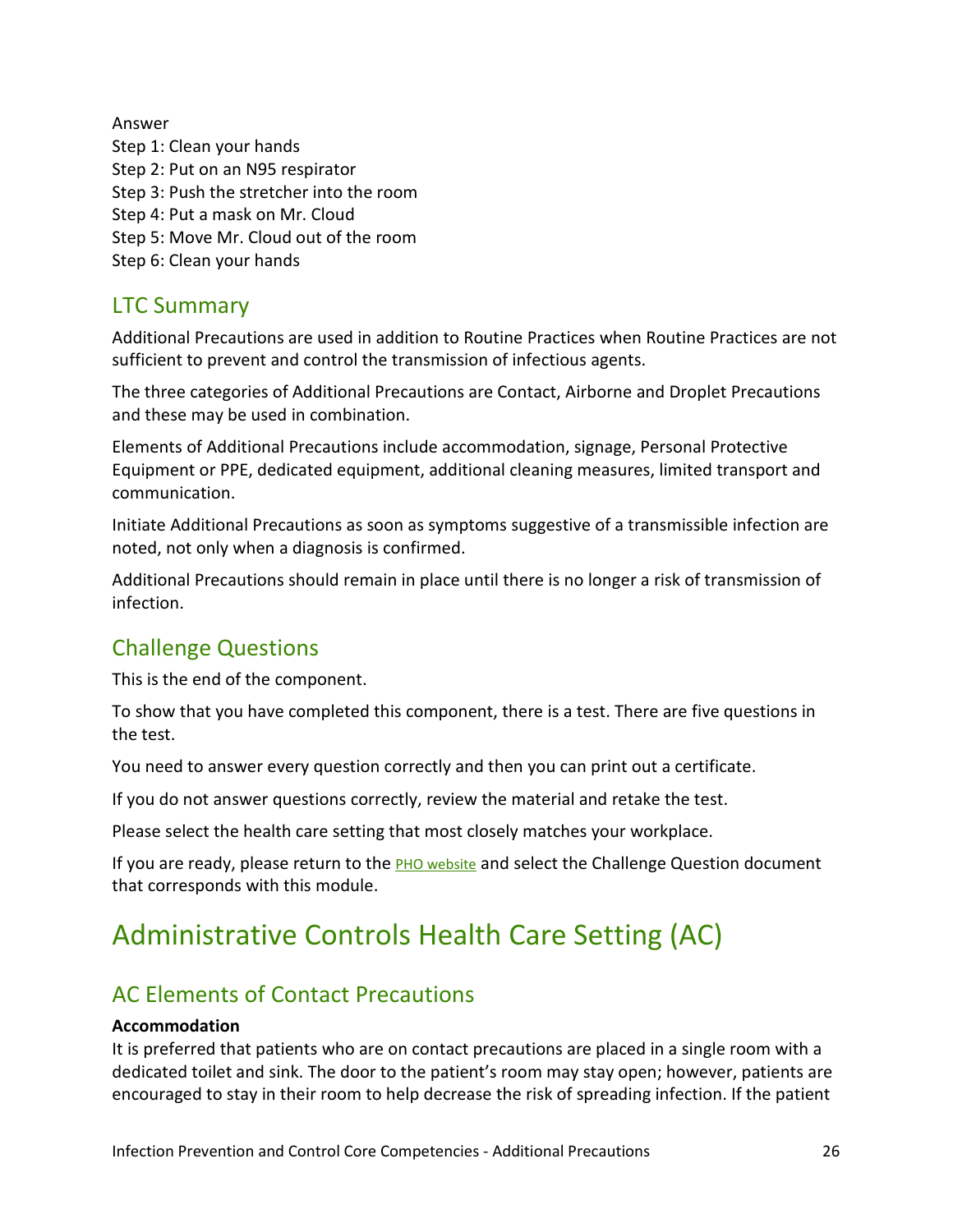must have a special test, such as an x-ray, then, they may go to another department. The department needs to know the patient is on Contact Precautions. Each patient's ability to follow precautions needs to be assessed to assist in determining the best accommodation. Develop an individual care plan. If a single room is not available, the infection risk to other patients in the room should be considered in making the decision about accommodation.

#### **Signage**

In a single room, a Contact Precautions sign needs to be put at the entrance to the patient's room. If the patient is in a multi-bed room, then the sign needs to be put by the bed space so it is easily seen.

#### **PPE**

You will need to put on personal protective equipment (PPE) whenever you enter the room of a patient on Contact Precautions. Gloves must be worn on entering the patient's room or bed space. Gloves must be removed and hands cleaned on exit from the room or bed space. A gown must be worn if skin or clothing will come in contact with the patient or the patient's environment.

#### **Cleaning**

Routine environmental cleaning is sufficient for most patients on Contact Precautions. All hightouch surfaces, such as light switches and bed rails, must be cleaned daily. Environmental Services needs to be notified of any patients who have Vancomycin Resistant Enterococcus (or VRE) or Clostridium difficile (or C. difficile) so that special cleaning can be done. On discharge or transfer cleaning, remove and launder privacy curtains.

#### **Equipment**

When a patient is on Contact Precautions, equipment should be dedicated to that patient's use whenever possible. Remember Routine Practices. Any equipment that is shared between patients' needs to be cleaned and disinfected after each use and before being used on another patient. Items such as the patient record, whether it is paper or electronic, should be kept outside of the patient room.

#### **Communication**

It is important that you tell patients and their families why Contact Precautions are in place. Also ensure that other departments, facilities or transport service providers are aware of the need for Contact Precautions.

#### **Transport**

Sometimes it is necessary for patients on Contact Precautions to be transported to other areas of the hospital. If your patient needs to be transported, you need to wear gloves and gown if you provide direct care for the patient during the transport. As a routine practice, after transport, clean and disinfect used equipment.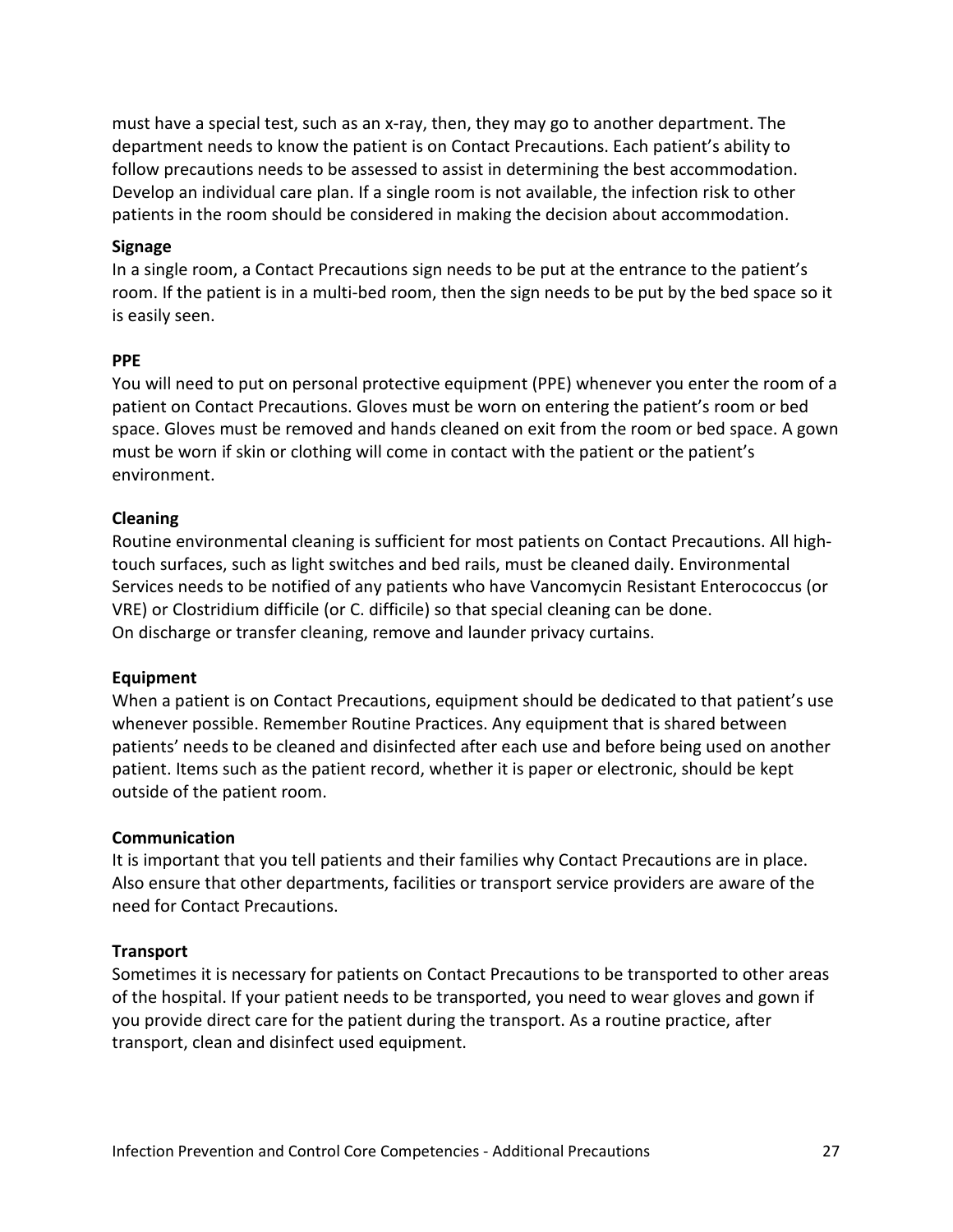#### **Visitor**

Show visitors how to clean their hands properly with alcohol- based hand rub or soap and water when they enter and leave the room. Visitors do not need to wear PPE unless they are providing direct care, such as assisting with toileting or bathing the patient.

## <span id="page-27-0"></span>AC Elements of Droplet Precautions

#### **Accommodation**

Ideally, patients who require Droplet Precautions should be placed in a single room with a dedicated toilet and sink. The door to the patient's room may stay open; however, patients are encouraged to stay in their room to help decrease the risk of spreading infection. If the patient must have a special test, such as an x-ray, then, they may go to another department. The department needs to know the patient is on Droplet Precautions so they can be prepared and accommodate the patient properly.

Each patient's ability to follow precautions needs to be assessed to assist in determining the best accommodation. Develop an individual care plan. If a single room is not available, the infection risk to other patients in the room should be considered in making the decision about accommodation.

#### **Signage**

In a single room, place a Droplet Precautions sign at the entrance to the patient's room.

If the patient is in a multi-bed room, then place the sign by the bed space so it is easily seen.

#### **PPE**

Wear a mask and eye protection whenever you are within two metres of a patient who is on Droplet Precautions.

#### **Cleaning**

Rooms of patients on Droplet Precautions require routine environmental cleaning. All hightouch surfaces such as bed rails and light switches should be cleaned daily.

#### **Equipment**

Dedicate equipment to the patient's use whenever possible. Equipment that is shared between patients' needs to be cleaned and disinfected after each use, before being used with another patient. Paper or mobile electronic patient records should be kept outside of the patient room.

#### **Communication**

It is important that you tell patients and their families **why** Droplet Precautions are in place. Also ensure that other departments, facilities or transport service providers are aware of the need for Droplet Precautions.

#### **Transport**

Transporting a patient on Droplet Precautions should be limited unless it is necessary for a specific test or procedure. The patient should wear a mask if he or she is able. If the patient **cannot** wear a mask, then, the transport staff must use eye protection and a mask.

#### **Visitors**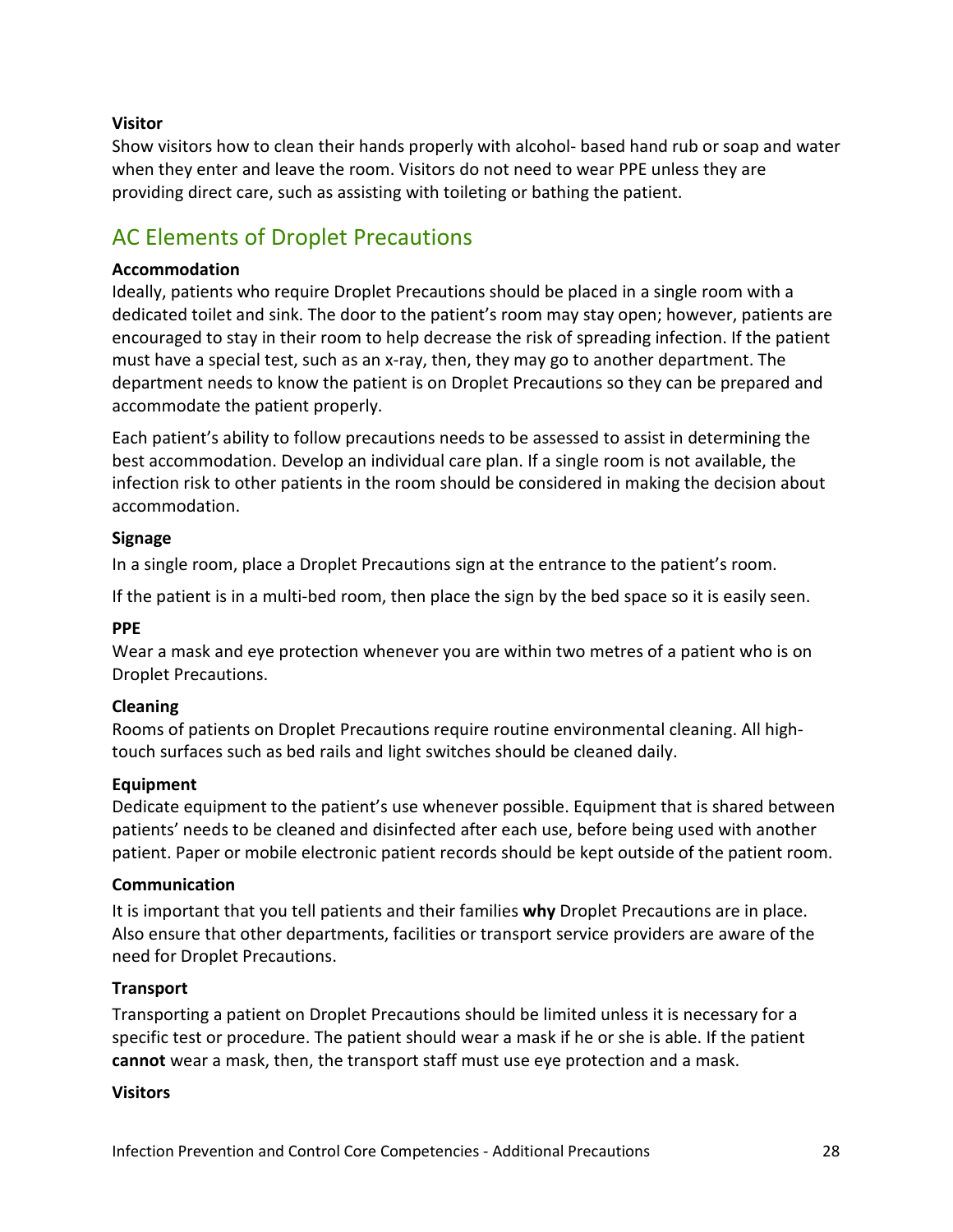Show visitors how to clean their hands properly with alcohol-based hand rub or soap and water when they enter and leave the room.

A mask should be worn, by all visitors, whenever they are within two meters of the patient.

The only exception to this is in the paediatric setting. Household contacts of children on Droplet Precautions do not need to wear a mask since they have already been exposed in the home.

## <span id="page-28-0"></span>AC Elements of Airborne Precautions

#### **Accommodation**

Patients who require Airborne Precautions should be placed in an airborne infection isolation room. This is also referred to as a negative pressure room. If this is not available they should be transferred to a facility where an airborne infection isolation room is available. The door to the room must remain closed.

#### **Signage**

An Airborne Precautions sign must be placed on the door to the airborne infection isolation room.

#### **PPE**

For patients with confirmed or suspected tuberculosis, health care providers must wear a fittested, seal-checked N95 respirator to enter the room.

For patients with measles or varicella (chickenpox), it is preferred that only staff who have **documented** immunity to the particular disease enters the room. If you are immune, you do not need to wear an N95 respirator. However, if you do not have documented immunity then you must wear a fit-tested, seal-checked N95 respirator.

#### **Cleaning**

Routine environmental cleaning practices should be followed.

#### **Equipment**

Follow Routine Practices for use and cleaning of shared medical equipment.

#### **Communication**

It is important that you tell patients and their families **why** Airborne Precautions are in place. Also ensure that other departments, facilities or transport service providers are aware of the need for Airborne Precautions.

#### **Transport**

Patients on Airborne Precautions should remain in their room and transportation should be limited to only those procedures that are medically necessary.

If the patient needs to be transported then they must wear a surgical mask during the transport and staff transporting them must wear an N95 respirator during the transport.

#### **Visitors**

Visitors to patients on precautions for tuberculosis should be limited to only household contacts. Household contacts should be assessed for active tuberculosis prior to visiting the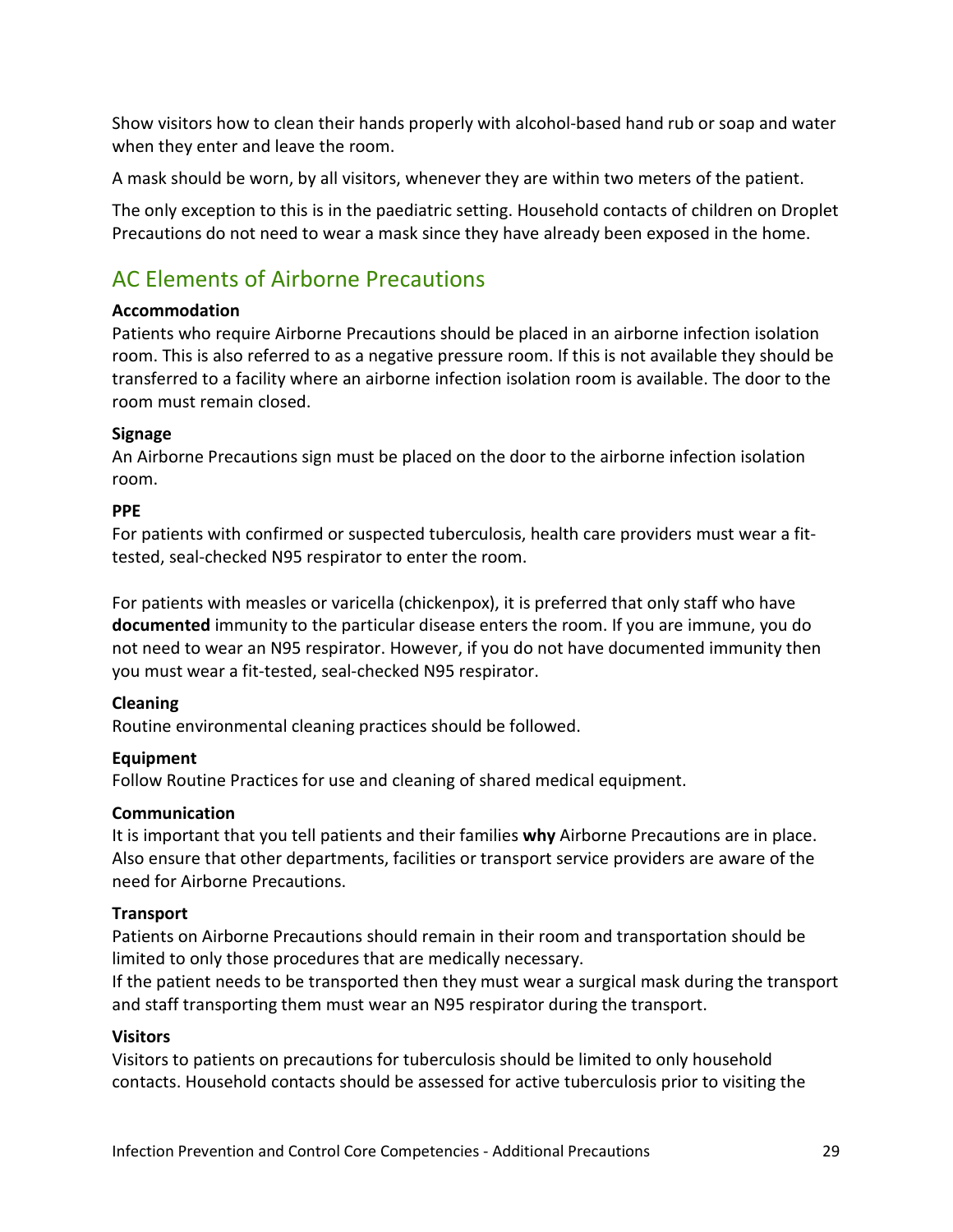facility. An N95 respirator is not required, as they have already been exposed in the household. Visitors, other than household contacts, should be discouraged from visiting.

For patients on precautions due to measles or varicella, household contacts are not required to wear an N95 respirator as they have been exposed in the household. Assess household contacts for active infection prior to each visit.

Visitors of patients with measles or varicella who are known to be immune do not need to wear an N95 respirator to visit.

People who are **not** household contacts and are **not** immune should not visit.

## <span id="page-29-0"></span>AC Stop & Think

Now it's time to stop and think.

What are some of the challenges you have experienced related to the elements required for Additional Precautions?

How would you overcome the challenges of applying Additional Precautions in your health care setting?

## <span id="page-29-1"></span>AC case 1 part 1/6

Mr. Downpour arrives at the Emergency department with a high fever, cough, sore throat and shortness of breath. He cleans his hands. He puts on a mask upon entry to the emergency department. A nasopharyngeal swab is collected and comes back positive for seasonal influenza.

Are Routine Practices sufficient? Yes or no.

```
Answer: No
In this scenario, Additional Precautions are needed to interrupt the transmission of influenza.
```
## <span id="page-29-2"></span>AC case 1 part 2/6

Based on how seasonal influenza is spread, what is the appropriate Additional Precautions needed for Mr. Downpour? Droplet, Contact, or Airborne?

#### Answer: Contact

Seasonal influenza requires Droplet and Contact Precautions. The influenza virus is spread by respiratory droplets and contact with contaminated surfaces.

## <span id="page-29-3"></span>AC case 1 part 3/6

Mr. Downpour cleans his hands. He puts on a mask. He is being assessed at Triage by HCP wearing PPE. He is sitting in a corner of the Emergency waiting room, two metres away from others. In this scenario, who is at risk for exposure to the influenza virus?

**Options** Health Care Provider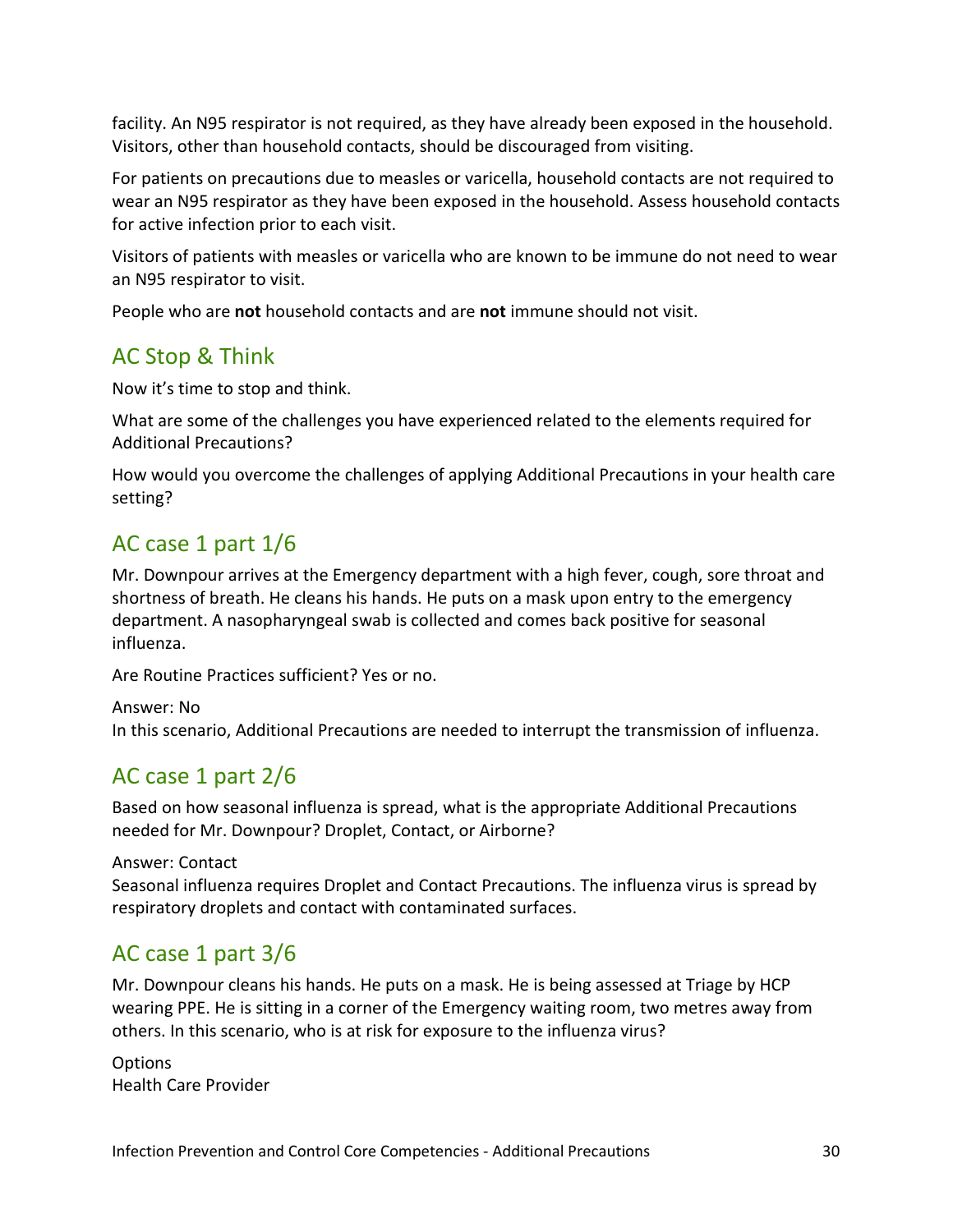People in the waiting room Nobody

Answer: Nobody

The actions taken by the health care provider and Mr. Downpour have helped reduce the risk of transmission of the influenza virus.

### <span id="page-30-0"></span>AC case 1 part 4/6

Mr. Downpour's condition worsens. He requires admission to the hospital. What is the best option to accommodate Mr. Downpour?

**Options** Single room 2-bed room 4-bed room

#### Answer: Single room

A single room with a dedicated washroom is the best option for Mr. Downpour. This will help reduce the risk of exposure to other patients.

### <span id="page-30-1"></span>AC case 1 part 5/6

All single rooms are occupied. All patient beds have privacy curtains. Which room would you assign to Mr. Downpour?

**Options** 2-bed room 4-bed room

Answer: 2-bed room

You must consider the risk to other patients. In this case, a two-bed room with a shared washroom is the better option. The privacy curtain should remain closed around Mr. Downpour's bed space to limit the spread of droplets to the other patient.

## <span id="page-30-2"></span>AC case 1 part 6/6

Mr. Downpour needs a CT scan. What elements of Additional Precautions should be used for each step below?

Review the elements o[f Droplet a](#page-27-0)nd [Contact](#page-25-3) Precautions if required.

#### **Step 1**

Scenario: Call the Diagnostic Imaging Department to transport Mr. Downpour who may have influenza.

Answer: Communication

#### **Step 2**

Scenario: Mr. Downpour cannot tolerate wearing a mask so the Health Care Worker wears eye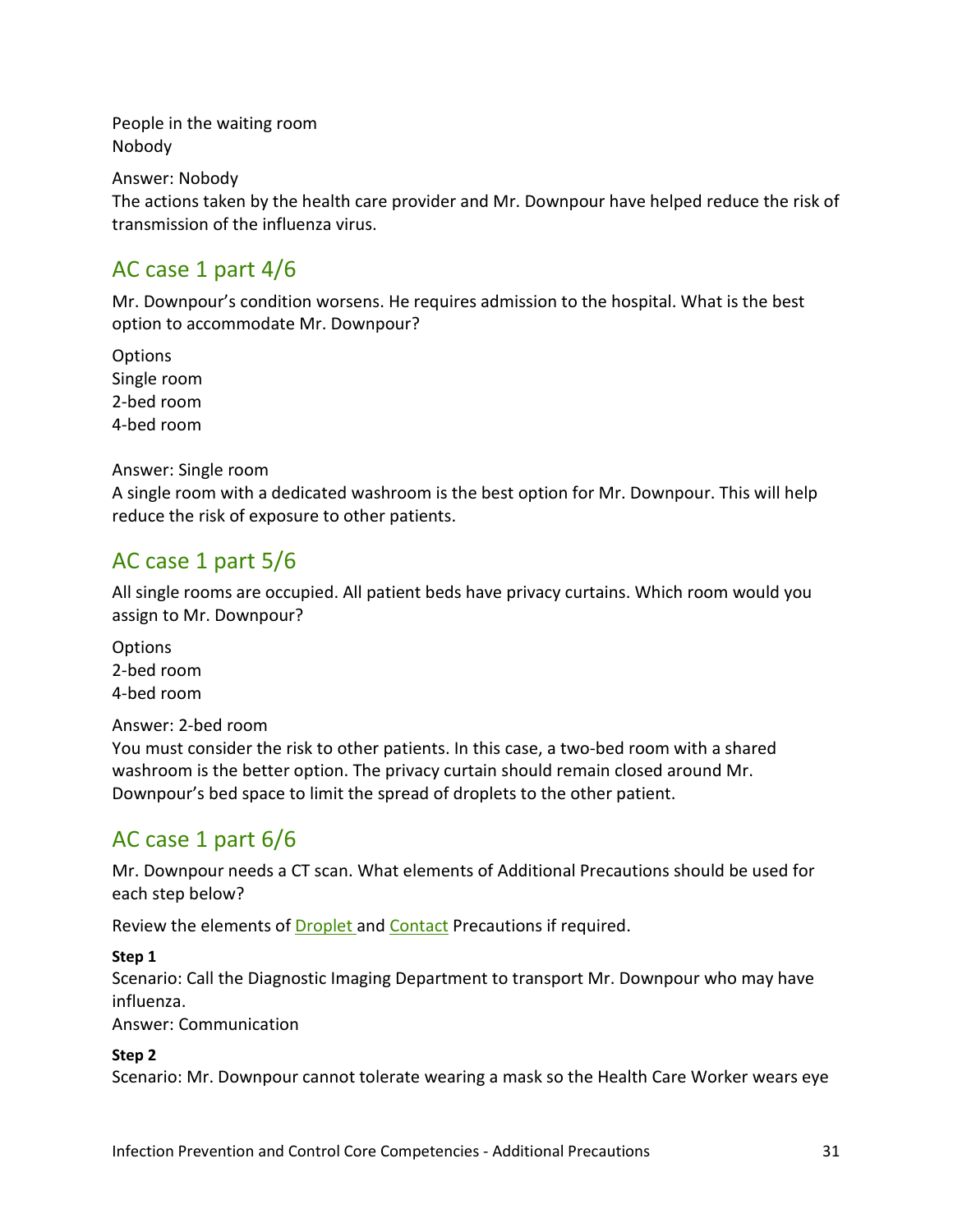protection, a mask, gloves and a gown to transport Mr. Downpour to Diagnostic Imaging. Answer: Transport, PPE

#### **Step 3**

Scenario: The stretcher and CT Scan table are cleaned and disinfected as per policy and procedures.

Answer: Cleaning, Equipment

### <span id="page-31-0"></span>AC case 2 part 1/5

Ms. Trot was admitted to a 2-bed room for management of dehydration related to vomiting and diarrhea. A stool specimen was obtained and sent to the laboratory. The laboratory report is positive for norovirus. Based on how norovirus is spread, what category of Additional Precautions is needed for Ms. Trot? Droplet, Contact, or Airborne?

#### Answer: Contact

Norovirus requires Contact Precautions. It is spread by contact with fecal matter and contaminated surfaces.

### <span id="page-31-1"></span>AC case 2 part 2/5

Ms. Trot has soiled her bed space and washroom. What PPE would you need to begin cleaning up the room?

Answer Gloves Gown

### <span id="page-31-2"></span>AC case 2 part 3/5

A decision needs to be made whether Ms. Trot needs to be moved from her 2-bed room. In determining whether or not to move Ms. Trot, what are the factors that you need to consider?

**Options** How norovirus is spread. The availability of single rooms. Distance from the nursing station. Whether Ms. Trot has extended health coverage.

Answer How norovirus is spread. The availability of single rooms.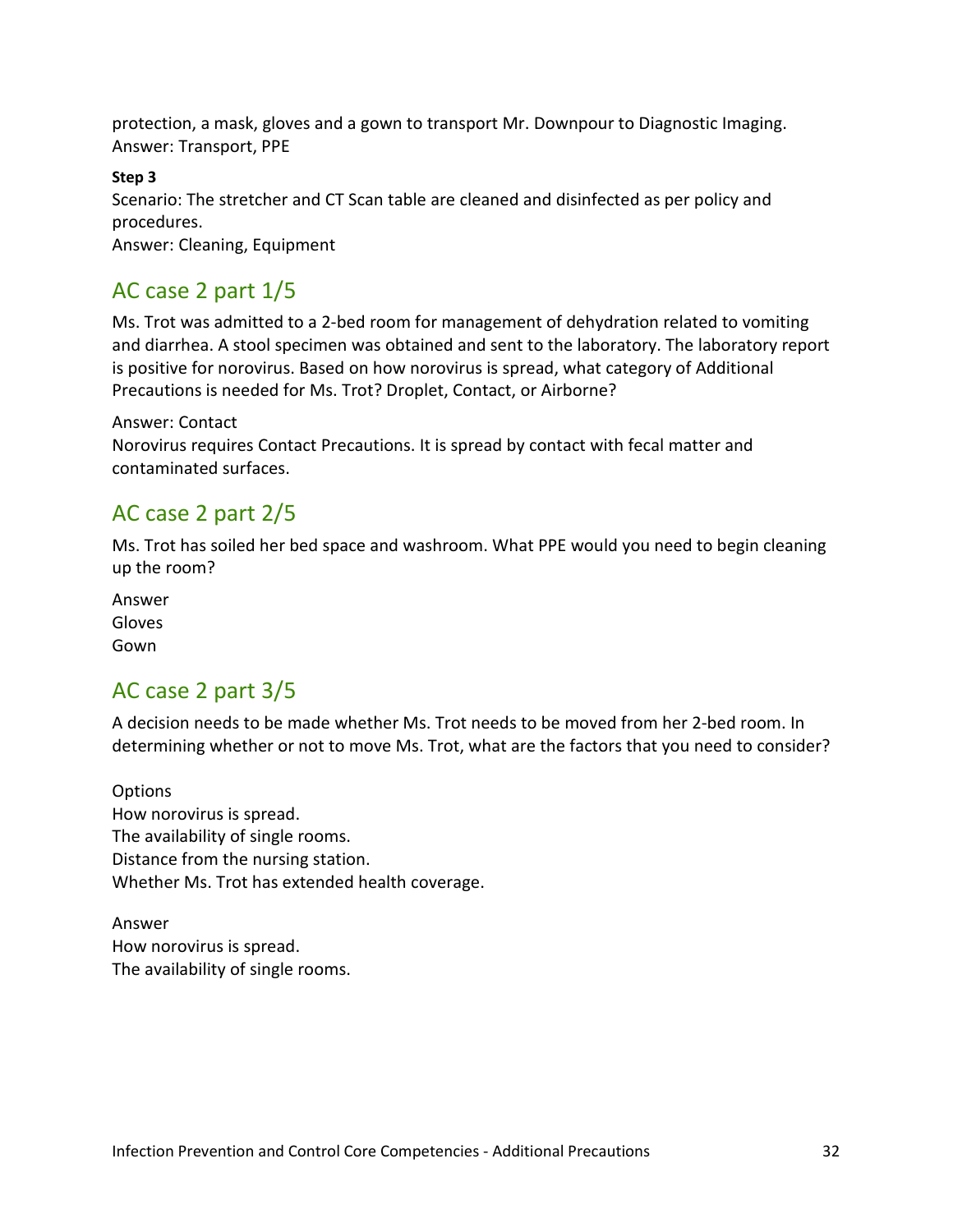### <span id="page-32-0"></span>AC case 2 part 4/5

Ms. Trot's room needs to be cleaned. What are the areas that need to be cleaned every day?

Answer Telephone Call bell Bed rail Bedside table Over the bed table Foot of the bed

### <span id="page-32-1"></span>AC case 2 part 5/5

Ms. Trot's neighbour has arrived to visit. She sees the sign on the door to the room and asks you what she should do. What information should you give the visitor?

**Options** Ms. Trot has norovirus. Ms. Trot should not have any visitors. Visitors must put on a gown and gloves before entering Ms. Trot's room. Visitors must clean their hands when they enter and leave Ms. Trot's room. Visitors should not use the washroom in Ms. Trot's room. Visitors should not eat or drink in Ms. Trot's room. Visitors should remain at least 2 metres away from Ms. Trot at all times.

#### Answer

Visitors must clean their hands when they enter and leave Ms. Trot's room. Visitors should not use the washroom in Ms. Trot's room. Visitors should not eat or drink in Ms. Trot's room.

## <span id="page-32-2"></span>AC case 3 part 1/3

Ms. Flag has been admitted to a 4-bed room with cellulitis of her right leg. An Antibiotic-Resistant Organism (ARO) screening swab was sent the morning after her admission since Ms. Flag had a previous hospitalization two months ago for pneumonia. You are notified 2 days later that the swab is positive for Methicillin-resistant Staphylococcus aureus (MRSA).

Based on the transmission of Methicillin-resistant Staphylococcus aureus (MRSA), what category of Additional Precautions does Ms. Flag require? Droplet, Contact, or Airborne?

#### Answer: Contact

Ms. Flag requires Contact Precautions. MRSA is spread through contact transmission.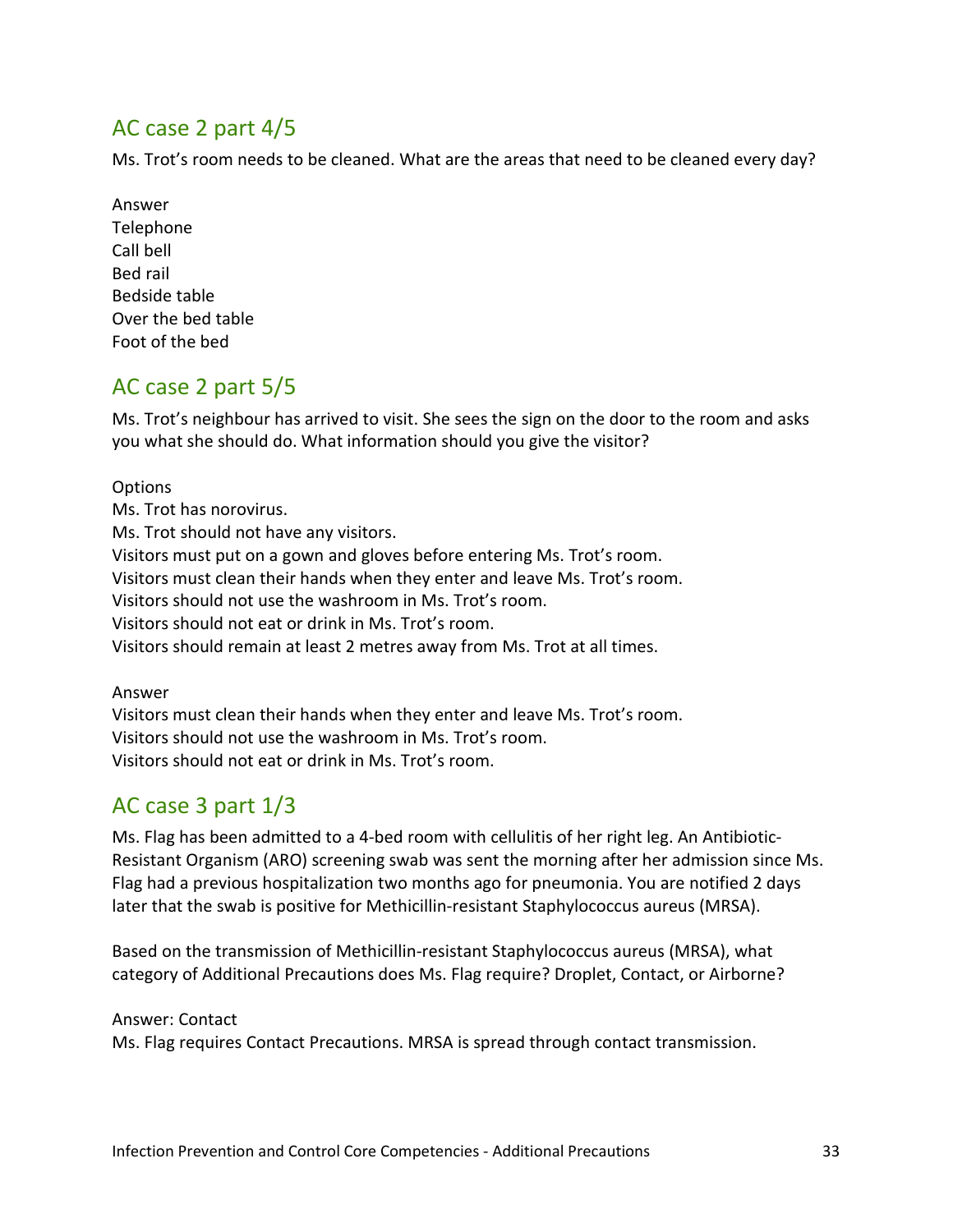### <span id="page-33-0"></span>AC case 3 part 2/3

You are reviewing Ms. Flag's accommodation. Which of the following factors would you consider in making the decision about moving Ms. Flag or her roommates?

**Options** Availability of other rooms. The length of time Ms. Flag's roommates have shared the same room. The need to screen Ms. Flag's roommates. The risk of MRSA to the roommates. The policy of your organization.

Answer All of the above

### <span id="page-33-1"></span>AC case 3 part 3/3

Two other patients are in the room with Ms. Flag. Which of Ms. Flag's roommates could be moved?

**Options** 

Ms. Green

40-year-old female was admitted this morning for a flare-up of her ulcerative colitis. She is up and walking around the unit.

Ms. Walk 86-year-old female admitted two weeks ago for confusion. She has a history of wandering.

Neither of the roommates

Answer: Ms. Green Ms. Green could be moved since she has been sharing the room with Ms. Flag for less than 12 hours. Whether Ms. Green is moved will depend on the policies of your facility.

## <span id="page-33-2"></span>AC case 4 part 1/2

Mr. Cloud is on Airborne Precautions because he has Tuberculosis. He must have a special test in the diagnostic imaging department. You are going to transport Mr. Cloud. Which of the following action(s) is/are appropriate to transport Mr. Cloud?

**Options** Put an airborne precaution sign on the wheelchair. HCP transporting Mr. Cloud puts on an N95 respirator. HCP transporting Mr. Cloud puts on a gown and gloves. Call diagnostic imaging.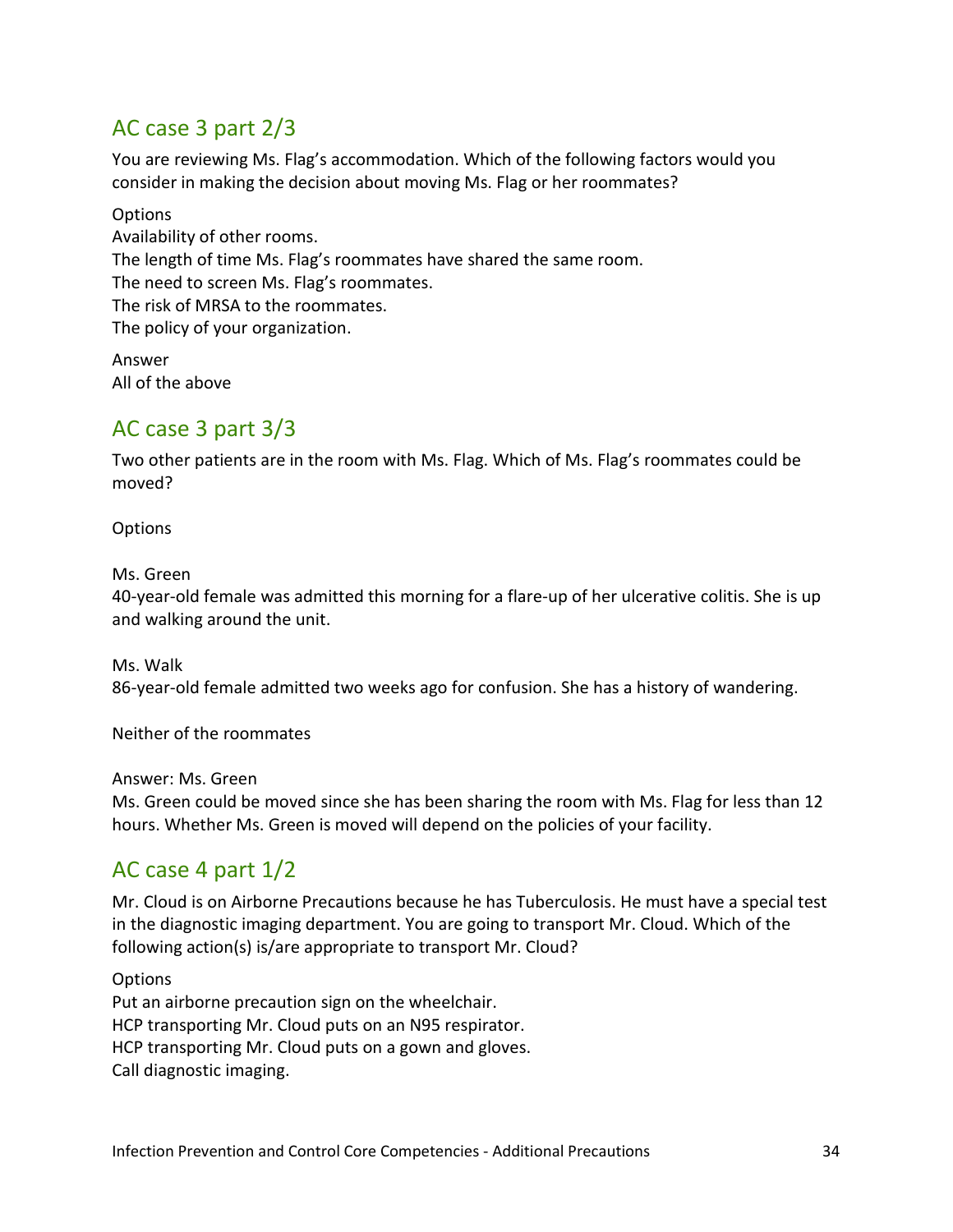Put a mask on Mr. Cloud. Put an N95 respirator on Mr. Cloud.

Answer: HCP transporting Mr. Cloud puts on an N95 respirator. Call diagnostic imaging. Put a mask on Mr. Cloud.

## <span id="page-34-0"></span>AC case 4 part 2/2

You are going to transport Mr. Cloud out of his room. What are the steps to follow?

Answer Step 1: Call diagnostic imaging Step 2: Clean your hands Step 3: HCP transporting Mr. Cloud puts on an N95 respirator Step 4: Put a mask on Mr. Cloud Step 5: Move Mr. Cloud out of the room Step 6: Clean your hands

## <span id="page-34-1"></span>AC case 5 part 1/2

Master Hoop is an 8-year old patient who has pertussis. He has frequent, violent, coughing fits and is very short of breath. What Additional Precautions sign should be put on Master Hoop's room door? A Contact Precautions sign, a Droplet Precautions sign, or an Airborne Precautions sign?

### Answer Droplet Precautions sign Pertussis is transmitted by respiratory droplets. It is not transmitted by the contact or airborne routes.

## <span id="page-34-2"></span>AC case 5 part 2/2

Which of the following action(s) is/are appropriate?

#### **Options** Dedicate equipment to Master Hoop. Perform special cleaning in his room. Place him in a negative pressure room. Keep the door shut.

Answer Dedicate equipment to Master Hoop.

## <span id="page-34-3"></span>AC Summary

Additional Precautions are used in addition to Routine Practices when Routine Practices are not sufficient to prevent and control the transmission of infectious agents.

Infection Prevention and Control Core Competencies - Additional Precautions 35